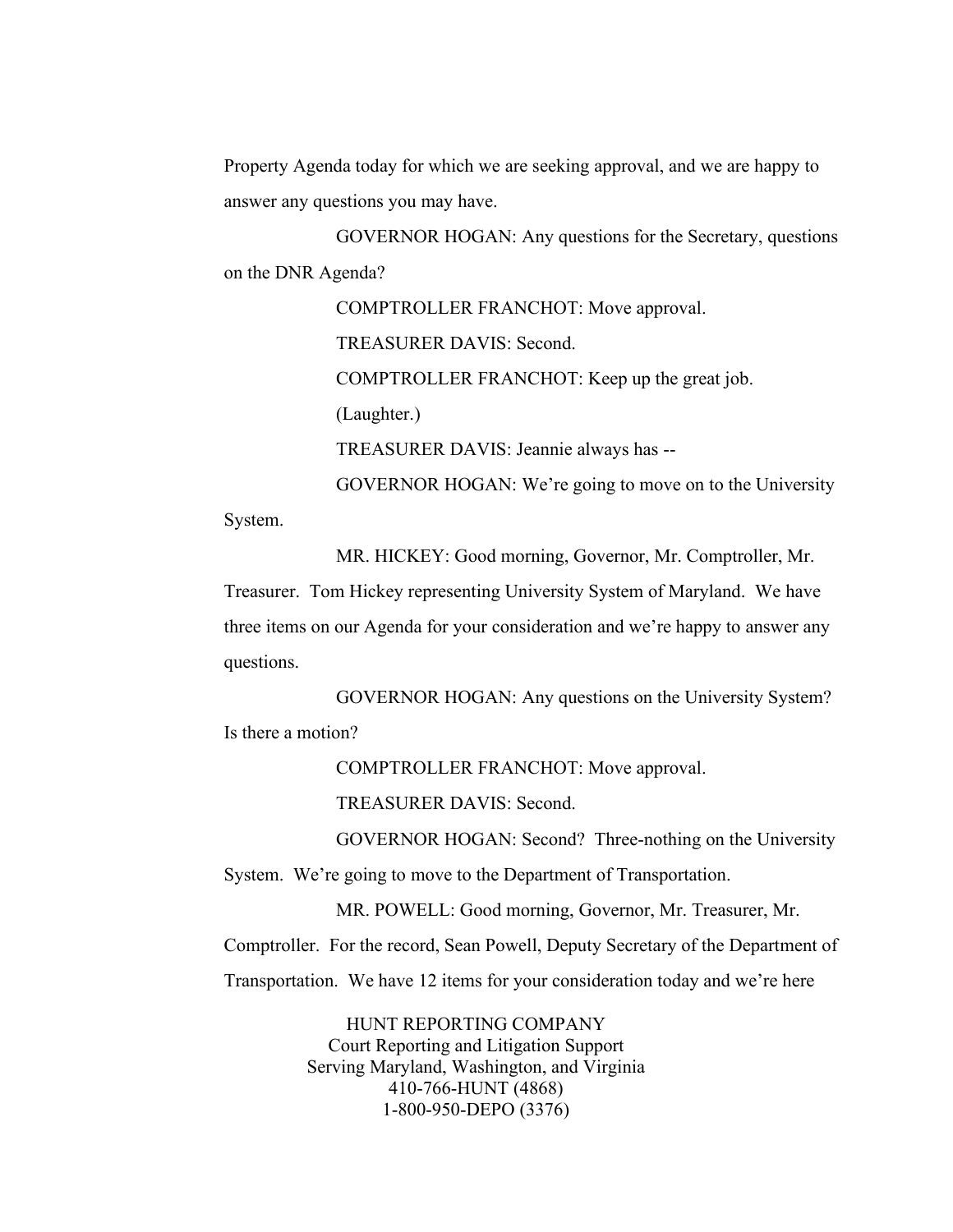for questions.

GOVERNOR HOGAN: Questions of MDOT? Is there a motion? COMPTROLLER FRANCHOT: I have one on the first item. It's a request from Maryland Transit Administration to purchase 75 new hybrid Ford Escape SUVs to add to MDOT MTA's mobility fleet, which is an enormously important responsibility that you have at the statewide level. And Mr. Deputy, it's my understanding that you currently have 550 paratransit vehicles in your fleet that can transport customers with disabilities to work, medical appointments, or even the grocery store. Obviously I have no problem with vehicles being purchased, but I'm wondering (indiscernible) equip these new paratransit vehicles with lifts? Logistically and economically, it would seem to be easier if all the vehicles were capable of accommodating a wheelchair bound possible passenger?

MR. POWELL: And I will start that off --

COMPTROLLER FRANCHOT: Yeah --

MR. POWELL: -- and if Administrative Arnold has --

COMPTROLLER FRANCHOT: Oh, I didn't realize --

MR. POWELL: -- well no, I will take that. So first of all, we have

515, not 550, I think you may have said 550, currently in the fleet.

COMPTROLLER FRANCHOT: Thank you.

MR. POWELL: So the SUVs will not be equipped with lifts, as you mentioned. Approximately 75 percent of the mobility ridership does not need lifts. Our customer profile includes a demographic called space type. This will tell, this software system will tell what type of vehicle is needed to transport a particular customer. The programming does not allow a customer requiring a lift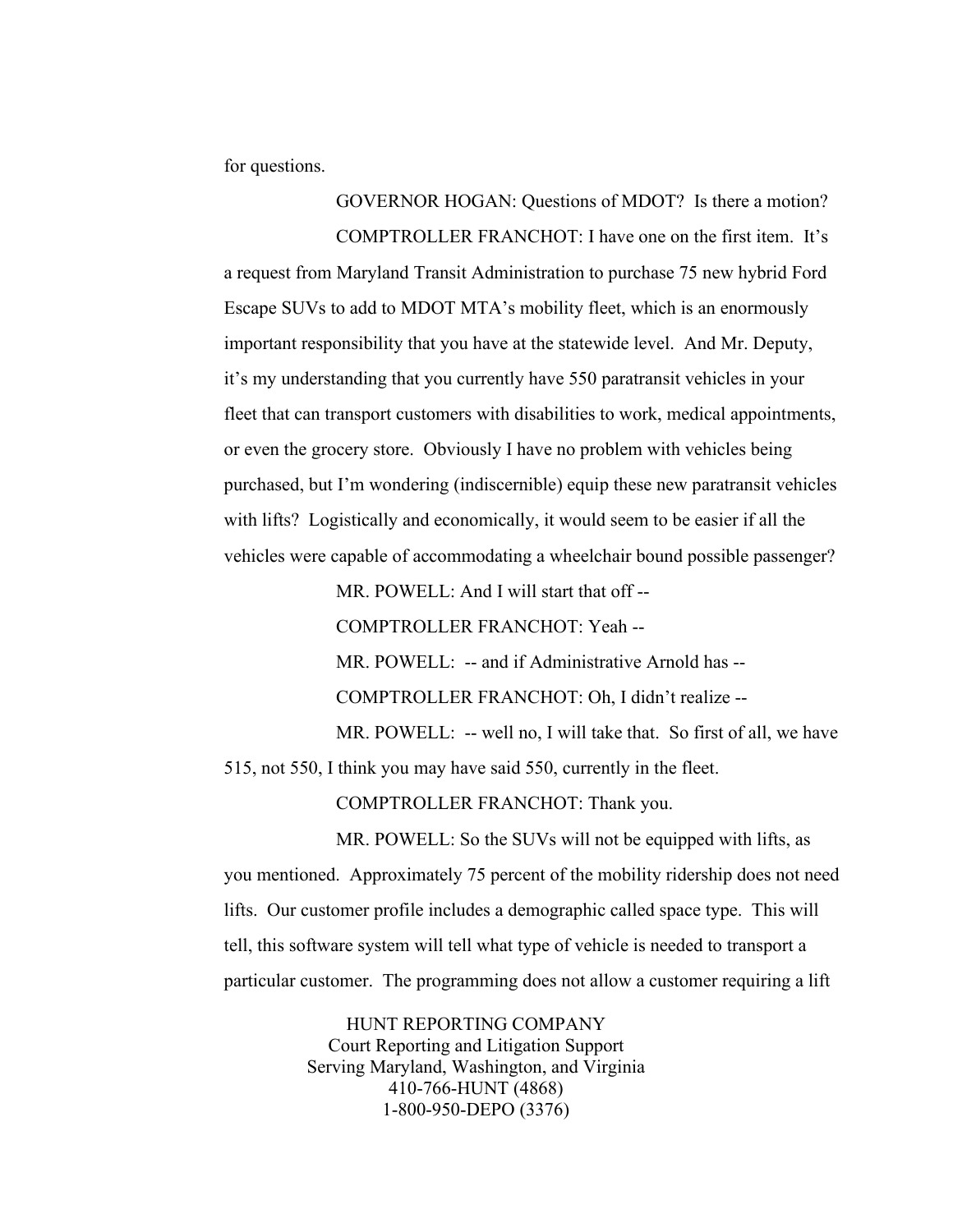to be booked onto an ambulatory vehicle. Additionally, these SUVs are more economical and safer than the smaller buses and many of our riders prefer them for their comfortable ride.

So a quick little break down of what we currently have in the fleet. We have a total of 515, 249 of which are large cutaways. A large cutaway seats up to eight, plus two wheelchairs. We have 205 small cutaways. Those cutaways seat up to four, the small cutaways seat up to four with two wheelchair possibilities. And we have ten low floor vans that will seat up to two passengers or one passengers plus a wheelchair. And as you mentioned, the all-wheel drive does not seat, does not have the capacity for a wheelchair or any type of a lift but it will seat up to three with no wheelchairs. And with 75 percent of the mobility ridership not needing that type of service, you can see that we're kind of load balancing and trying to be more efficient on where we are. So and Administrator Arnold can add --

COMPTROLLER FRANCHOT: Terrific. I always appreciate Director Arnold. Do you have anything to add? I was going to vote for --

MS. ARNOLD: Hi, good morning.

COMPTROLLER FRANCHOT: Just kidding.

MS. ARNOLD: Good morning, Governor, Comptroller, Mr. Treasurer. For the record, I'm Holly Arnold. I'm the Administrator at the Maryland Transit Administration. Thank you for your question. Deputy Secretary Powell I think covered it very well. For the SUVs that we are purchasing, we hear a lot from our riders that they prefer them. It's a more comfortable ride. We also have less kind of accidents and incidents with those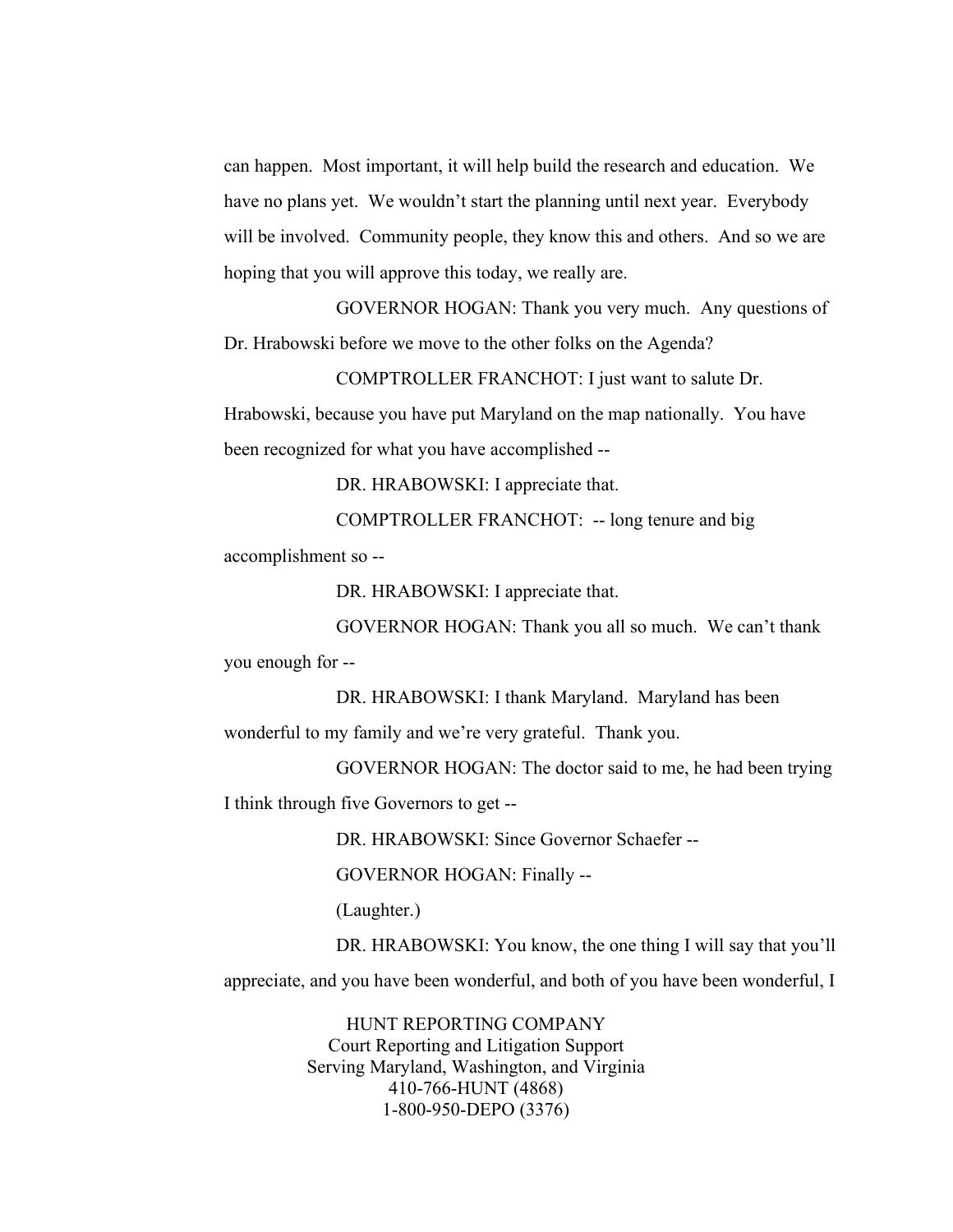want to say that, the Treasurer and the Comptroller. When UMBC was founded, you may not know this, most people, UMBC was actually the farm to Spring Grove. So we have had that historical connection from the beginning when Louis Goldstein found this property and we have been able to educate now over 80,000 Maryland residents. We're very proud.

My final point, and you'll appreciate this, we see ourselves as big on the environment. When UMBC was founded, we went back and checked it, in 1966 there were 50 trees. Today because of the State and what you have done for us, we have 3,100 trees. Just not talking about the billions of dollars you've done, you have built that University into world class. We thank you very much.

GOVERNOR HOGAN: Thank you for building it.

COMPTROLLER FRANCHOT: President, you mentioned Louis Goldstein. So that just, I have one of these right here for you. Come on up.

(Applause.)

GOVERNOR HOGAN: Very good. Mr. Secretary, I guess you have the list of --

SECRETARY GONTRUM: I do, Governor. We have Delegate Patrick Young with us. Delegate Young? You can step right in front of the TV screen so you won't block the camera, or you can also go behind them.

DELEGATE YOUNG: Good morning, everyone. I did not expect to go right after --

(Laughter.)

DELEGATE YOUNG: -- tough spot. But let me start by saying that I'm in support of any effort that would work towards a better end for the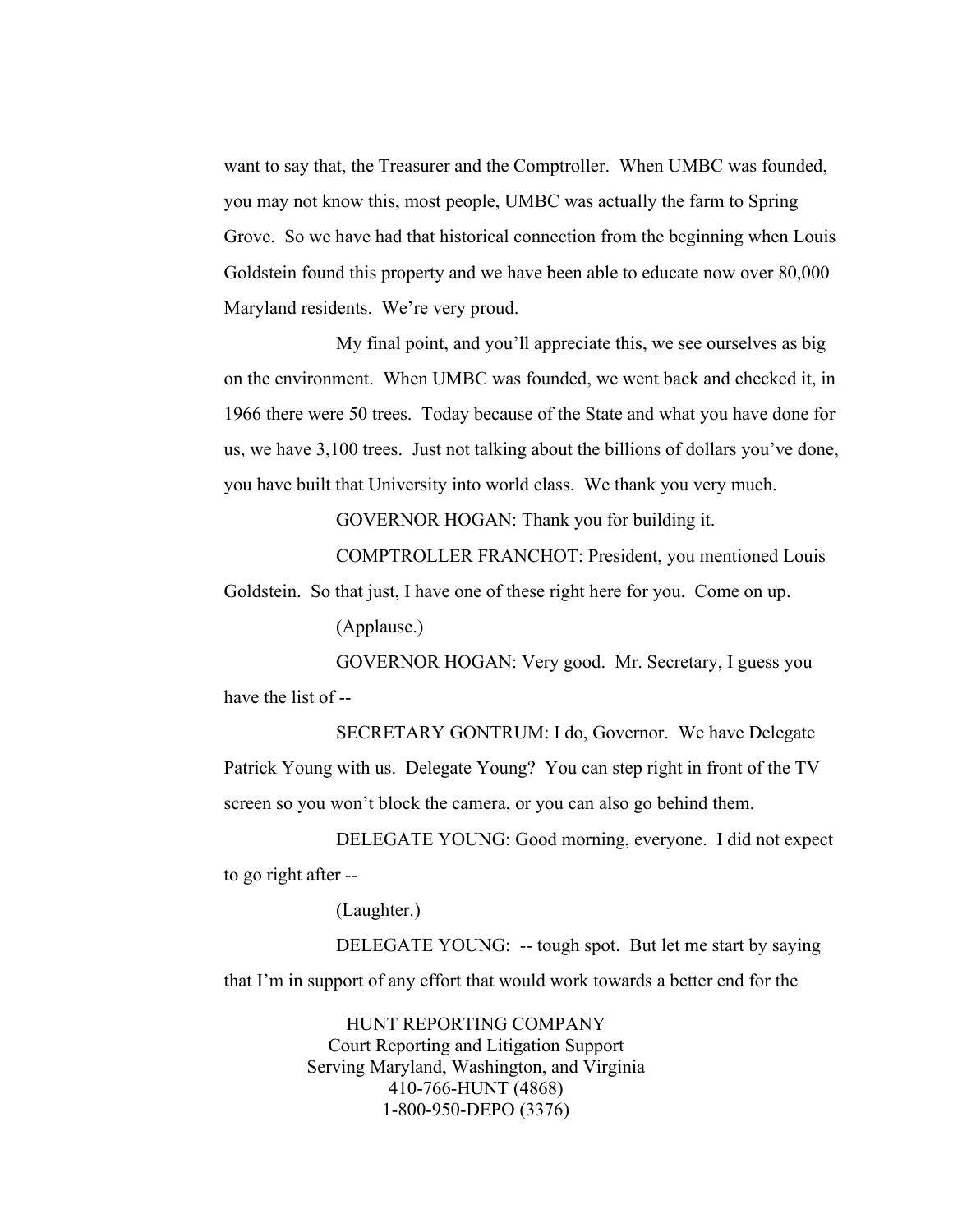Spring Grove property. Just for background, I am the delegate that represents, one of many delegates that represent the area in Southwest Baltimore County. I also grew up there in the community surrounding Spring Grove and I am currently the Chair of the Baltimore County delegation.

We have been involved from the beginning with UMBC's discussion and known about the history about trying to acquire property there. And I would, one, say congratulations to them. This opportunity has presented itself now and they have been in a position to take advantage of it in a positive way and bring to fruition what they have tried to do. There is no indication from any minor actions that they will not be a community partner and they will be a community partner. There is no indication to the contrary. They will work with everyone involved and work towards a vision for that property.

But what I do want to bring up today is that my role in the Legislature for the last seven and a half years has been serving on the Health and Social Services Subcommittee on Appropriations. Seven years ago, the very first hearing that I had was about 507 beds and receiving and taking in folks that are suffering from mental health issues and how the State, every state, violates federal law by not having the appropriate space to evaluate in a mandatory period of time the mental state of certain folks before they go in front of a court. And that issue has not been alleviated in seven years. And while we're moving towards a positive end for UMBC, what must be brought up and must be brought back to folks' attention, and I believe this is the appropriate forum to do so for this administration and the next one, is that what is going to happen to the state of mental health in Maryland.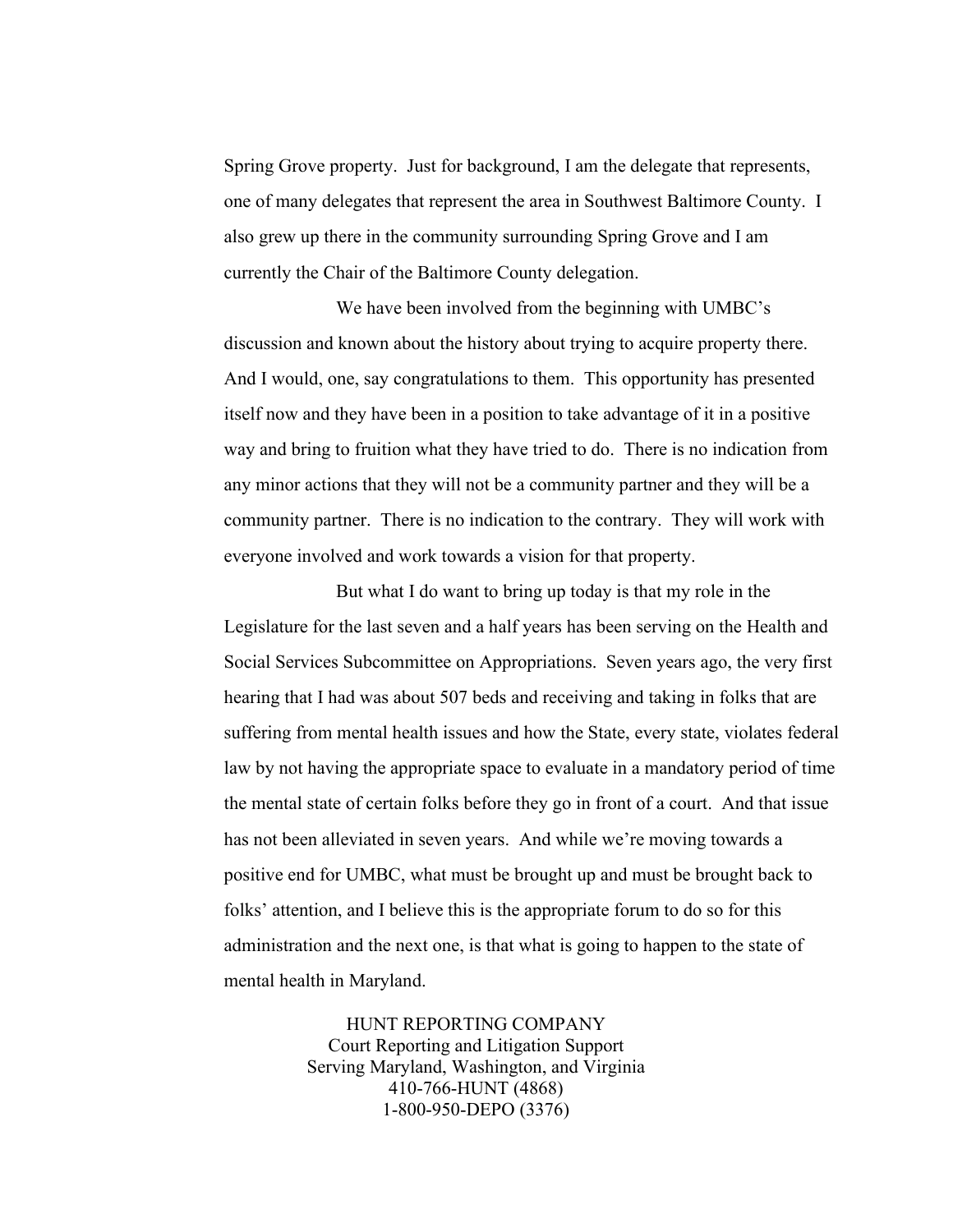We have been asking for years, and State employees have been bringing this to folks' attention as well, after assaults to fix the property. And we have been told as a committee and as folks that represent these workers that there is no money, that there is no plan, that we're going to work on a plan, we're going to get there. And being pushed off to where now we have a plan for a long term future of what the facility is going to be, but then as soon as this turns into now we can actually unload those properties, and I don't believe that anyone that has been involved, because everyone wants to do something right for UMBC because that is what, that is everyone's intent here. What is being left out of the conversation and has been left out of the conversation is the state of mental health in the State and the workers that work there. And while I signed up in support and I am in support of this project, I need to bring up that point that we've been dealing with for the last seven and a half years and would have been remiss to not take the opportunity to at least bring it in front of you while this is in front of the Board of Public Works. And thank you for the opportunity.

GOVERNOR HOGAN: Thank you, Delegate, very much. Are there others on the list?

SECRETARY GONTRUM: Yes, Governor. Next we have Ms. Bettina Tebo. Ms. Tebo, when you are ready.

MS. TEBO: Hi, good morning. Thank you so much for this opportunity. I am a current resident. I've been there for 22 years next to Spring Grove. My property ends, Spring Grove property begins. I have a wonderful relationship with the administration at the Grove, as well as the folks with UMBC. I encourage this proposal to be approved. I think it's a wonderful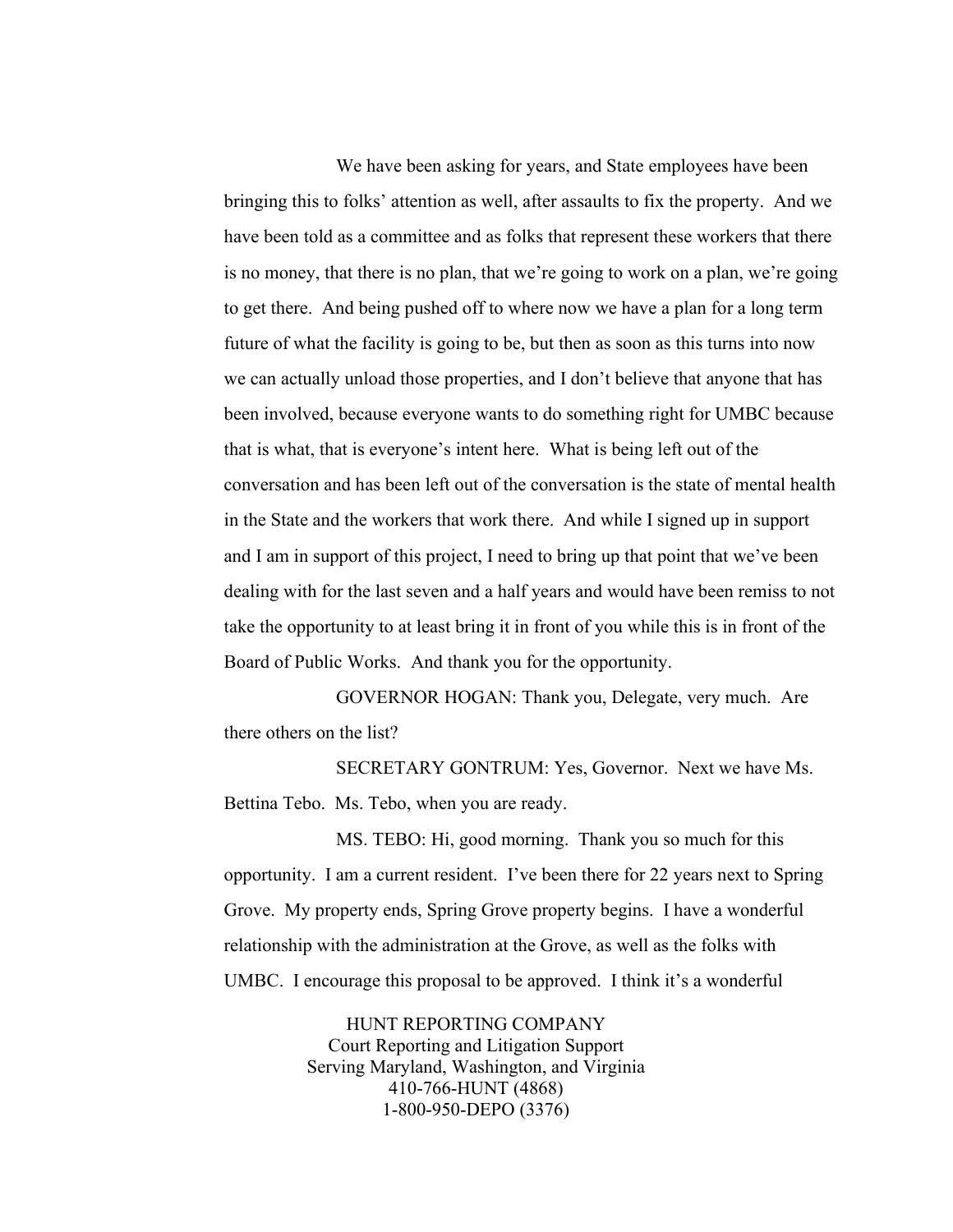opportunity for the property to be developed and also for the directly adjoining neighbors to have a viable, prosperous facility next door. So thank you.

GOVERNOR HOGAN: Thank you very much.

SECRETARY GONTRUM: Next we have Mr. Patrick Moran. One moment Mr. Moran, let me get you connected. Okay, Mr. Moran, you're ready.

> GOVERNOR HOGAN: Maybe you're on mute? SECRETARY GONTRUM: Mr. Moran, you are muted.

MR. MORAN: Thank you. Thank you. Good morning, members of the Board of Public Works. My name is Patrick Moran and I am the President of AFSCME Council 3, the union for public employees in Maryland, including workers at UMBC and Spring Grove Hospital Center. I'm here today to ask the BPW to halt or at minimum delay the action of transferring the hospital center property to UMBC.

I want to be clear. As the union for UMBC employees, we want the University to grow and prosper. However, it cannot grow at the expense of the critically underfunded and understaffed State hospital system and the Spring Grove Hospital Center. Furthermore, this plan and action was never discussed or negotiated in any substantive or meaningful way with any stakeholders on the ground, our union advocates, the judiciary, or patients' rights groups.

On the surface, this transfer of the hospital property is an attempt to demolish the critically needed State hospital system. The actions proposed today will expedite the deterioration of Spring Grove and its closure is already proposed by the administration. UMBC has no medical or psychiatric teaching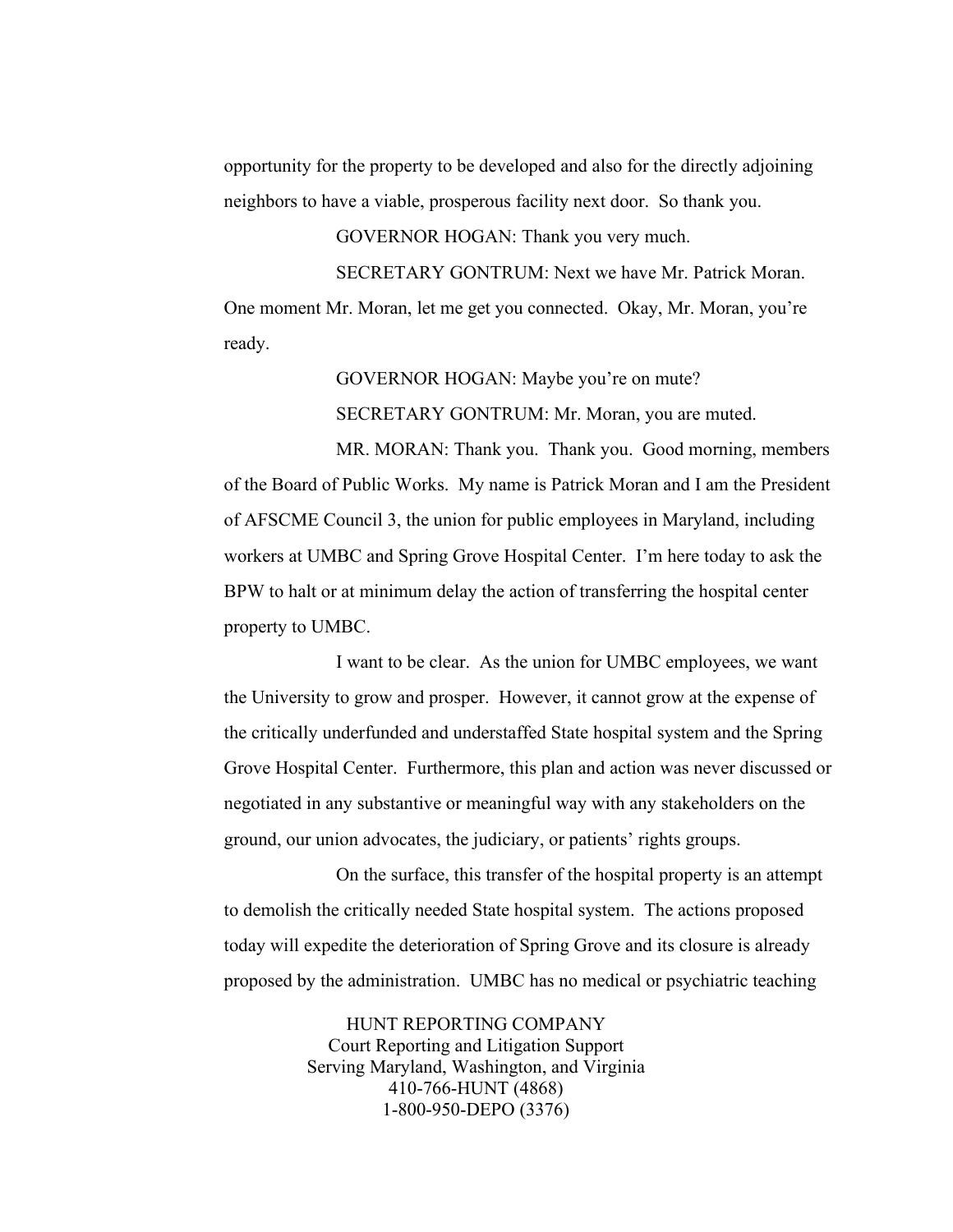programs and currently no strategic plan that includes the hospital and its continued operation or upgrade. This action will lead to the elimination of the hospital.

Here are some facts that must not be ignored in dealing with this important vote. The Spring Grove Hospital Center is a 170-plus acre campus that has over 800 State employees with over 370 beds for psychiatric patients, of which over 85 percent are court ordered forensic patients. There is currently with the open hospital a backlog of forensic patients statewide in addition to not enough beds for civil commits. There is no State funding in place and no plan exists that will replace bed for bed the loss of Spring Grove Hospital Center.

Your action today will take away critical healthcare actions for Marylanders in desperate need, particularly those in the Baltimore Metropolitan area. AFSCME asks the BPW to vote down the transfer of this property or delay action until stakeholders meet to determine the next steps. Thank you.

GOVERNOR HOGAN: Thank you. Any other --

SECRETARY GONTRUM: Next Governor, we have Ms. Carol Mox. Ms. Mox, when you are ready.

MS. MOX: Good morning, everyone. I'm Carol Mox and I have been a resident of Halethorpe for over 40 years. I grew up in Catonsville near Spring Grove, graduated from Catonsville Senior High School and graduated from UMBC. I am also a board member and the immediate past president of the Halethorpe Improvement Association, a board member of the Wilkins Police and Community Relations Organization, and a member of the UMBC Neighborhood Relations Group. I'm speaking on behalf of the UMBC Neighborhood Relations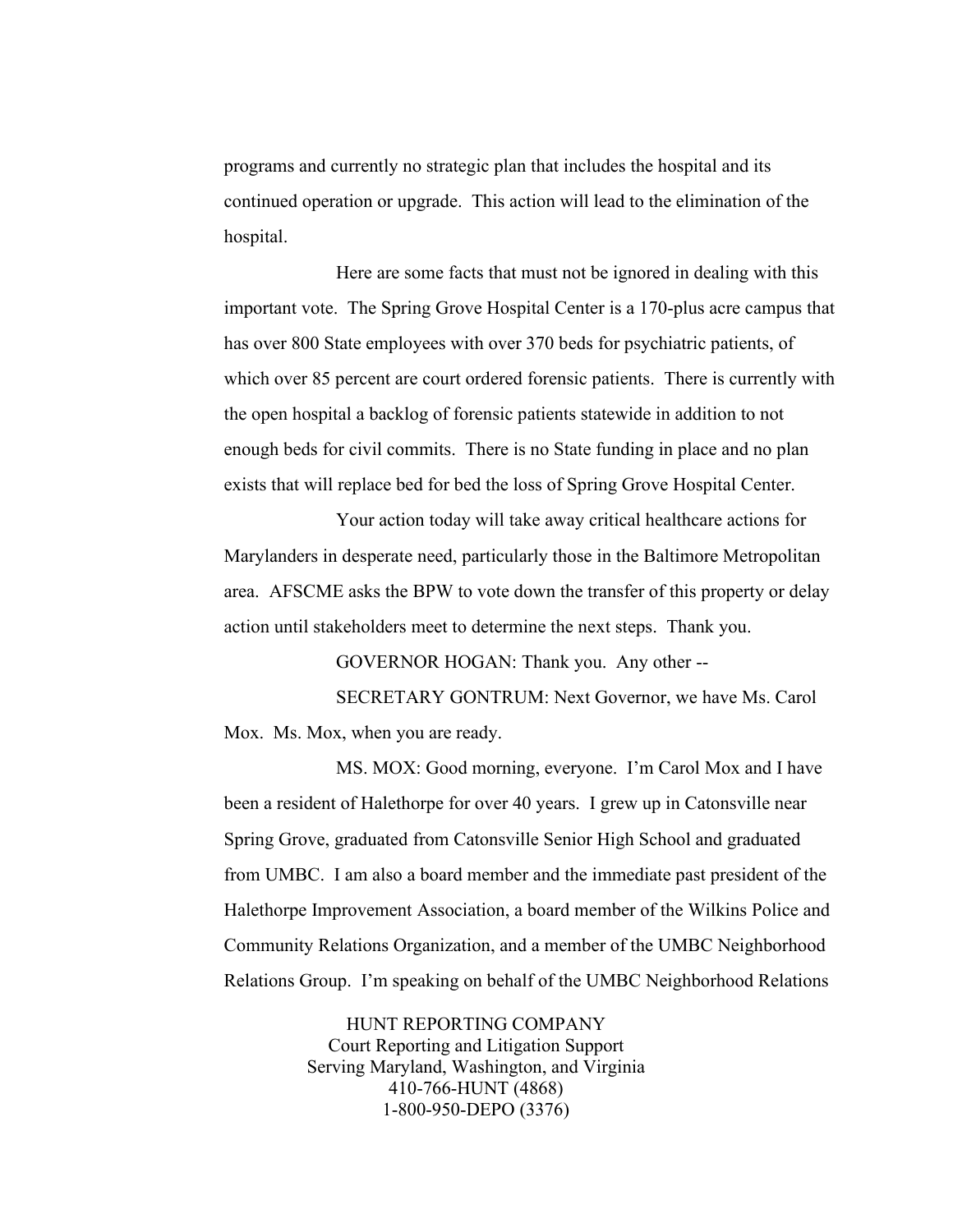Group.

I was asked to speak about how UMBC works with neighboring communities. UMBC has worked hard to build a strong relationship with the Halethorpe-Arbutus community. This was accomplished through the creation of the UMBC Neighborhood Relations Group by Dr. Hrabowski. The purpose of this organization was to establish and maintain a cooperative relationship between UMBC and the surrounding communities. Led by Lisa Akchin, Chief Marketing Officer and Associate Vice President for Engagement with UMBC, our meetings unite UMBC administration, faculty members, students, elected officials, UMBC Police, Baltimore County Police, community leaders, business owners, and residents of Arbutus, Halethorpe, and Catonsville. Prior to COVID our meetings took place in person on the UMBC campus. They are now held virtually online.

Through the UMBC Neighborhood Relations Group, I have seen firsthand how UMBC has actively engaged with the community and has achieved the following. UMBC keeps the community informed of future events and building projects that are occurring on the campus. It gives us a heads up on how it may affect the community. And yes, we were informed about the potential Spring Grove transaction. OCA Mocha, it's a successful coffee shop located in the heart of Arbutus and established by UMBC students, was created to bring members of the UMBC and local community together. OCA, the word OCA, in OCA Mocha, is an abbreviation for Office of Community Affairs. Prior to COVID, UMBC would also do a bus tour at the beginning of its school year to promote and introduce the Halethorpe/Arbutus community to incoming UMBC students and faculty. This tour would help familiarize students with businesses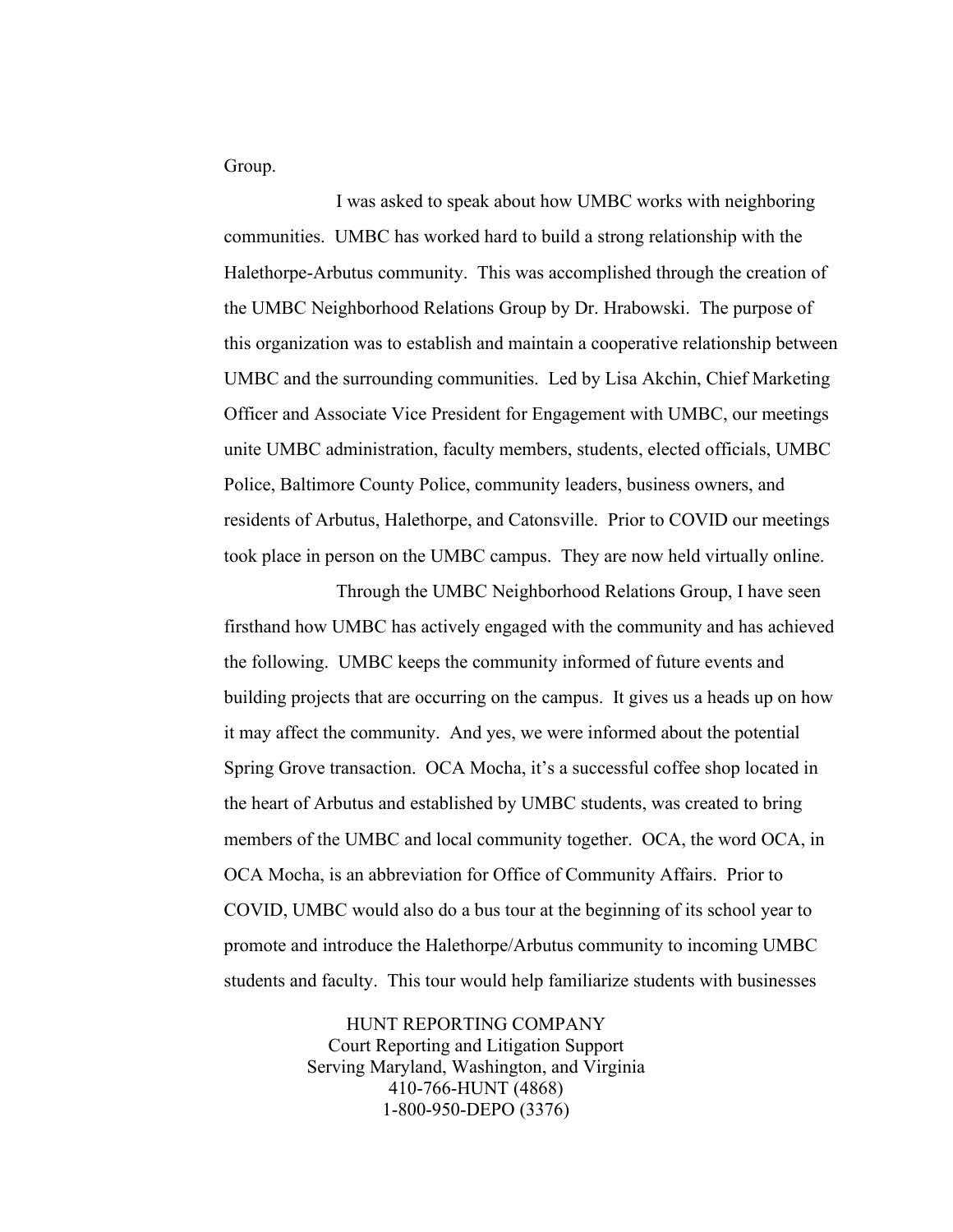available along Main Street, such as restaurants, shops, movie theatre, etcetera, with the hope that it would encourage students and faculty to visit on their own during the school year and purchase goods within our friendly community. Due to COVID, that has now become more of an outdoor picnic event on campus.

Four, UMBC also participates in Halethorpe's National Night Out, which is held in August and is an annual community building event that promotes partnerships among Police, first responders, elected officials, community leaders, businesses, and residents within the neighborhood. UMBC also --

SECRETARY GONTRUM: -- summarize please?

MS. MOX: Okay. Sorry. Okay. In conclusion, I believe that UMBC has built an impressive connection with the Halethorpe-Arbutus community. The University has made itself be seen and heard within our neighborhood and is a welcome addition. Even though UMBC would own the property at Spring Grove, the deal is structured so that the Maryland Department of Health would be leasing and still conducting business at Spring Grove for the next ten to 20 years at that location. I also believe that UMBC would like to continue engaging and growing within the community through its purchase of Spring Grove. I am personally in support of this transaction. Thank you for your time.

GOVERNOR HOGAN: Thank you.

SECRETARY GONTRUM: Is Mr. Jim Himel -- Mr. Himel, you can make your way to the podium, please.

MR. HIMEL: Good morning, members of the Board of Public Works. Thank you for allowing me this opportunity to speak. My name is Jim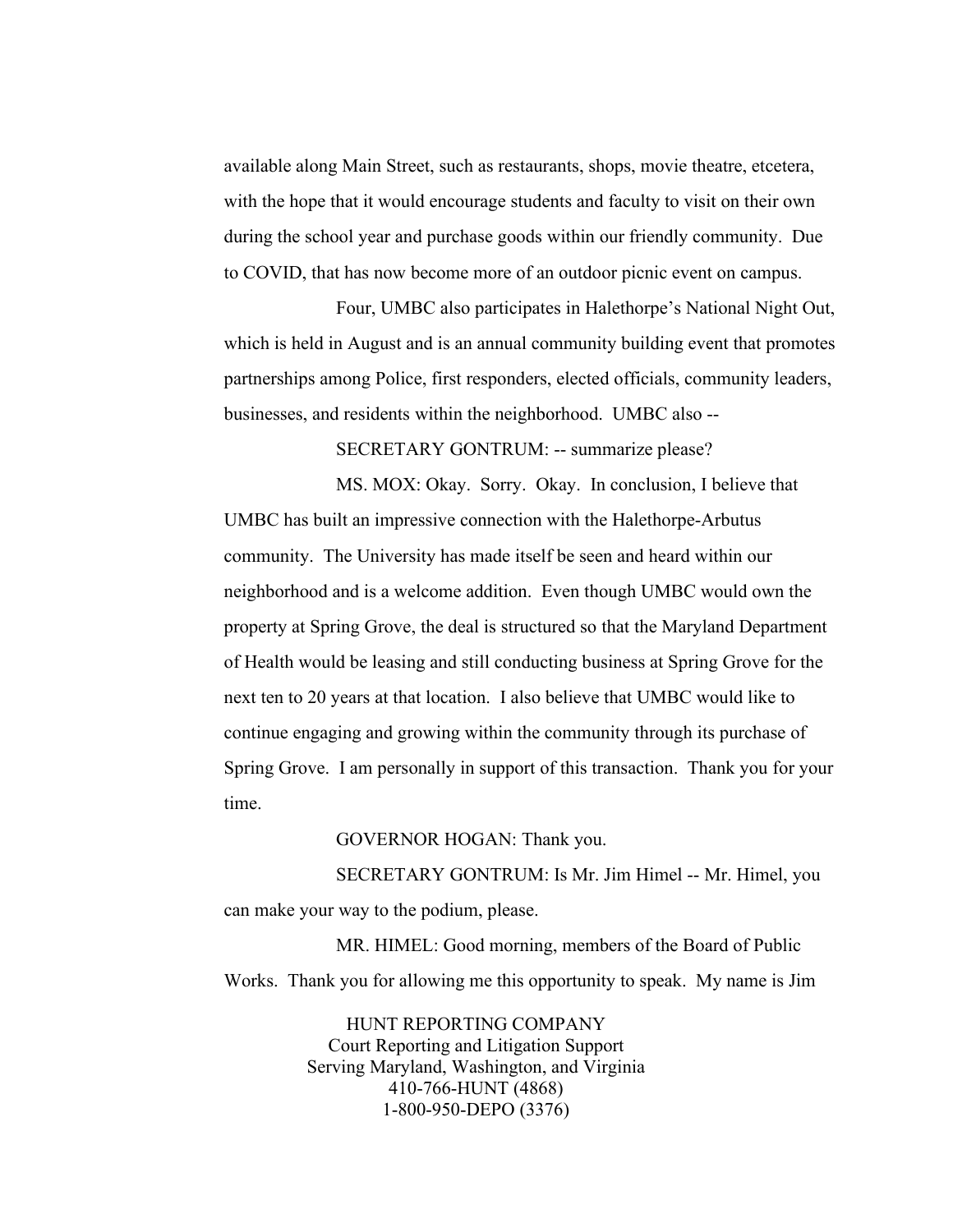Himel. I'm a long time resident of Catonsville and actually one of Maryland's native sons. I was born in Olney, Maryland.

I'm kind of old. I spent 40 years working as a strategic planner both for Baltimore City and for the State of Maryland, including a two-year project working for the Department of Health and Mental Hygiene. That was back in the dark ages of the 1980s.

I serve, one of the hats, many hats that I wear, I serve as the pro bono Executive Director of the Spring Grove Arboretum, Inc., which is an NGO program of the Catonsville Rec and Parks Council, which is a  $501(c)(3)$ . So over the last ten years, we have had a very, and I'll just say professional and intimate relationship with the staff of the Maryland Department of Health and the facility staff of Spring Grove Hospital Center. In that time, we have also been planting trees. Our community volunteers under the auspices of the arboretum and the Catonsville Tree Canopy Project, which many of you may be aware of. It seems to hit the news press quite often. But among other things, we have planted over 400 street trees into the Spring Grove campus, and in addition over 2,000 reforestation trees into the campus. And we have ongoing discussions, we're having ongoing discussions with the Maryland Department of Health and DGS to establish a 50-acre arboretum and community park in the existing open spaces of the Spring Grove campus.

The position of Spring Grove Arboretum echoes the AFSCME Union statement. We would like these two items, 50-LL and 51-RP, tabled until there is sufficient time, preferably I think into the next, I think as a planner, it will take into the next administration to really review and complete what is in my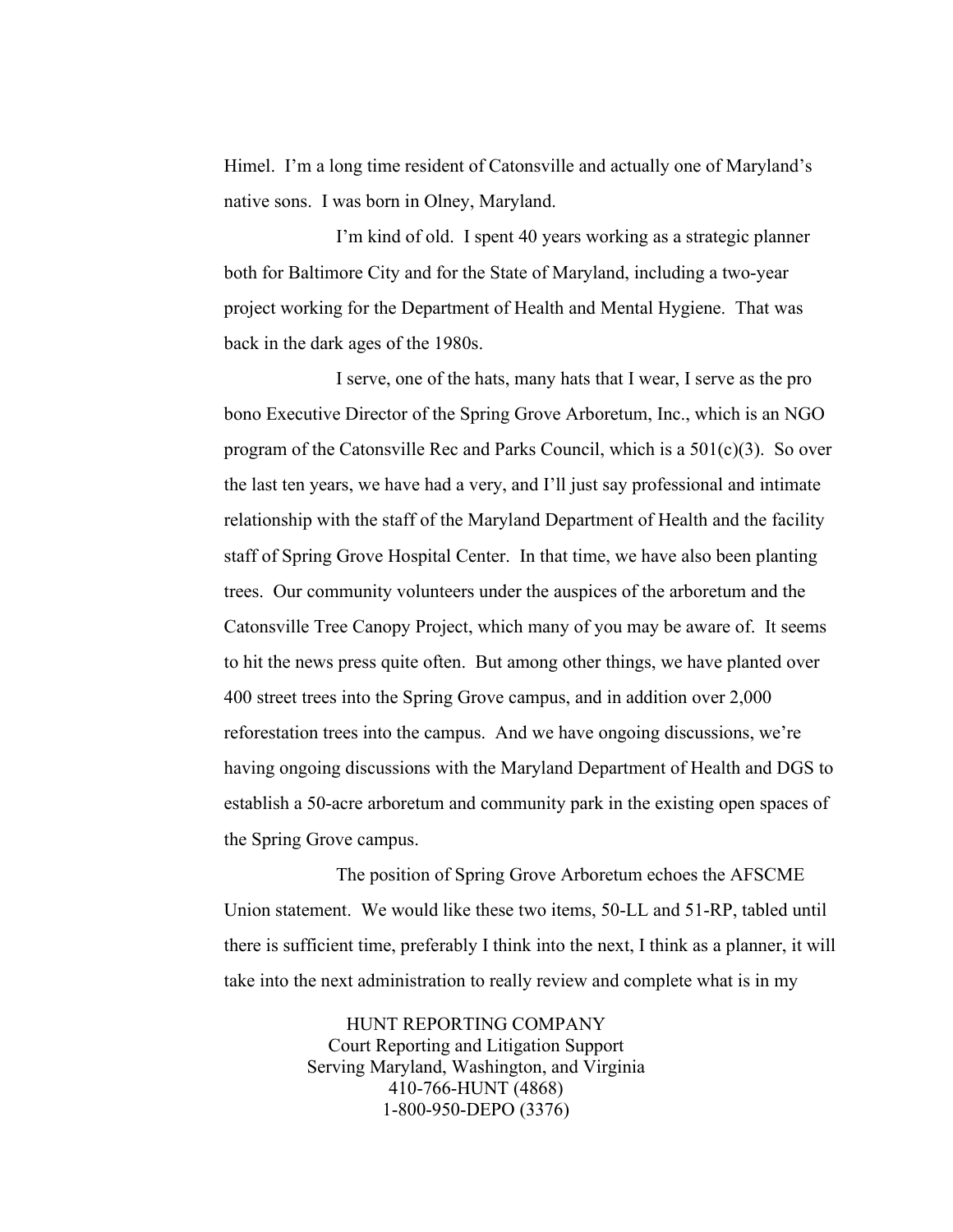view, again as a planner, a very incomplete MDH master plan for the Spring Grove Hospital Center. And in the same time period, to allow UMBC to develop a proposal for what their expected use of this property may be. I think we're, in essence we're putting the cart before the horse here in doing this transaction before either party, the Department of Health or UMBC, actually has a plan on the table for what they are going to do in this sale and lease back period.

I submitted my written statement here and let me just highlight if I may four points. One --

SECRETARY GONTRUM: Mr. Himel, if you could begin to summarize and conclude --

MR. HIMEL: Okay. I would be happy to. So you have my written statement. I'd just like to say, and this goes along with I think what the union statement is, the Catonsville community has provided for over 100 years to this mental health facility most of the workforce that actually operates this facility and in addition to that provides constant volunteer support to the hospital and homeless shelter for both their facilities and their programs. And I would suggest to you this, if this facility is closed, and if you are proposing to move these programs, these mental health programs to another community, if these facilities and patients are moved to your neighborhood, would they be welcomed by your neighbors as though, if you will, the convicted, most violent criminal mental health patients in the State? They are welcome in Catonsville. They have been there for 100 years. They are part of our community. And we feel that indeed whatever happens with the mental health programs in Maryland, it should actually be built around Spring Grove. Thank you very much.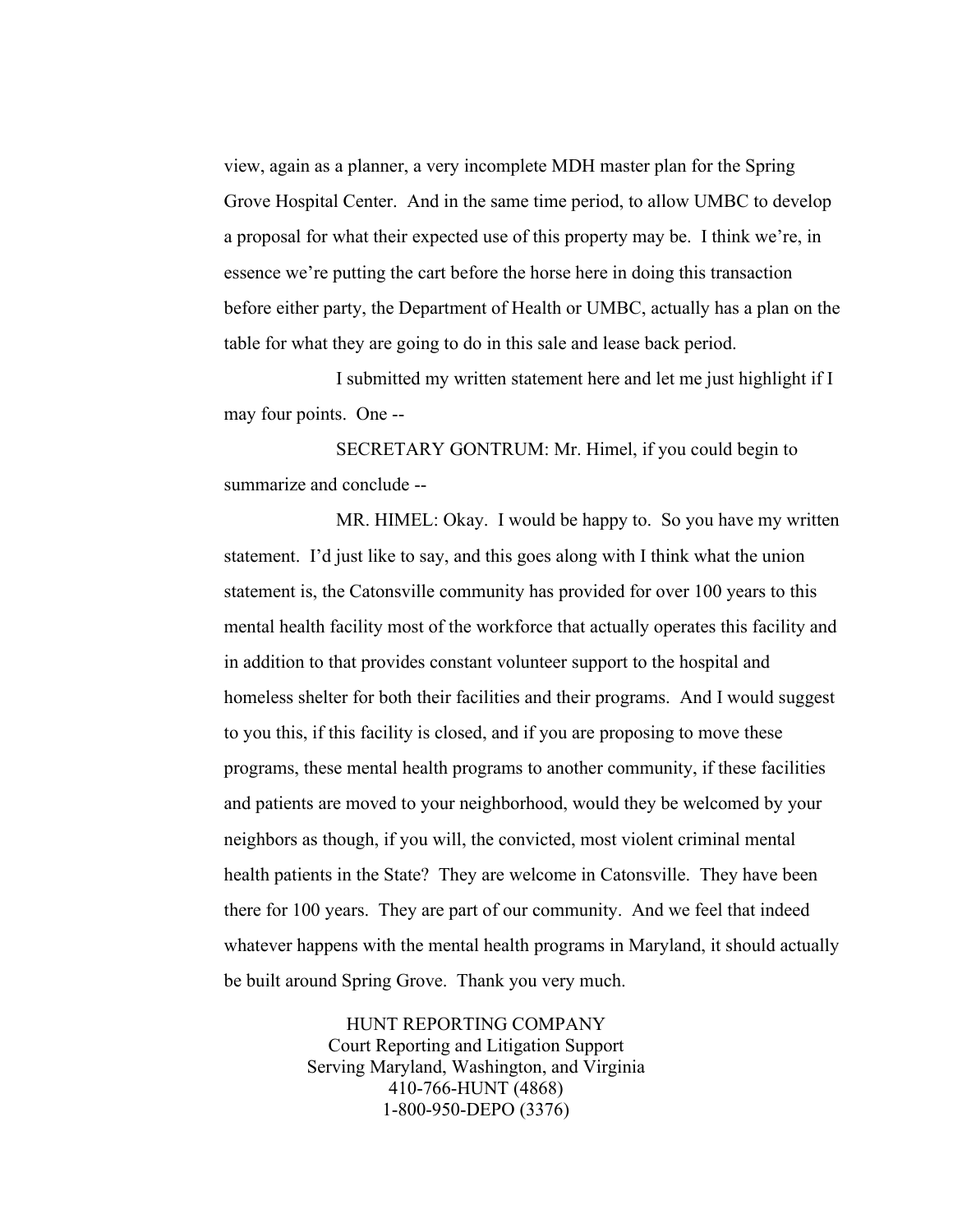## GOVERNOR HOGAN: Thank you.

SECRETARY GONTRUM: Next we have Ms. Lori Doyle. Ms. Doyle, when you are ready.

> MS. DOYLE: Good morning. Can you hear me? GOVERNOR HOGAN: Yes.

MS. DOYLE: Okay, great. Thank you. Good morning, Governor Hogan, Comptroller Franchot, and Treasurer Davis. Lori Doyle here on behalf of the Community Behavioral Health Association of Maryland. We represent 105 organizations that provide community, mental health, and substance use disorder treatment in the community.

I'd like to start by saying that I love UMBC. I graduated from their Master's program. It is a great college and I'm probably Freeman Hrabowski's biggest fan. But we must balance the needs of that wonderful campus against the needs of people with psychiatric disabilities who were remanded to the State, often involuntarily, for care.

Spring Grove is a very old campus, as you heard. Its physical plant is not only inefficient and expensive to run, but it is dilapidated. No one should have to live in such an environment. You really should go there and see it for yourselves. Plans should have been made years ago to either replace that ancient facility and/or move individuals to a livable environment, including placement in the community in compliance with the Supreme Court's Olmstead decision that reinforces the right of individuals to the least restrictive care setting.

 Unfortunately this plan to transfer Spring Grove to UMBC not only kicks the decrepit can down the road for another ten years, but it also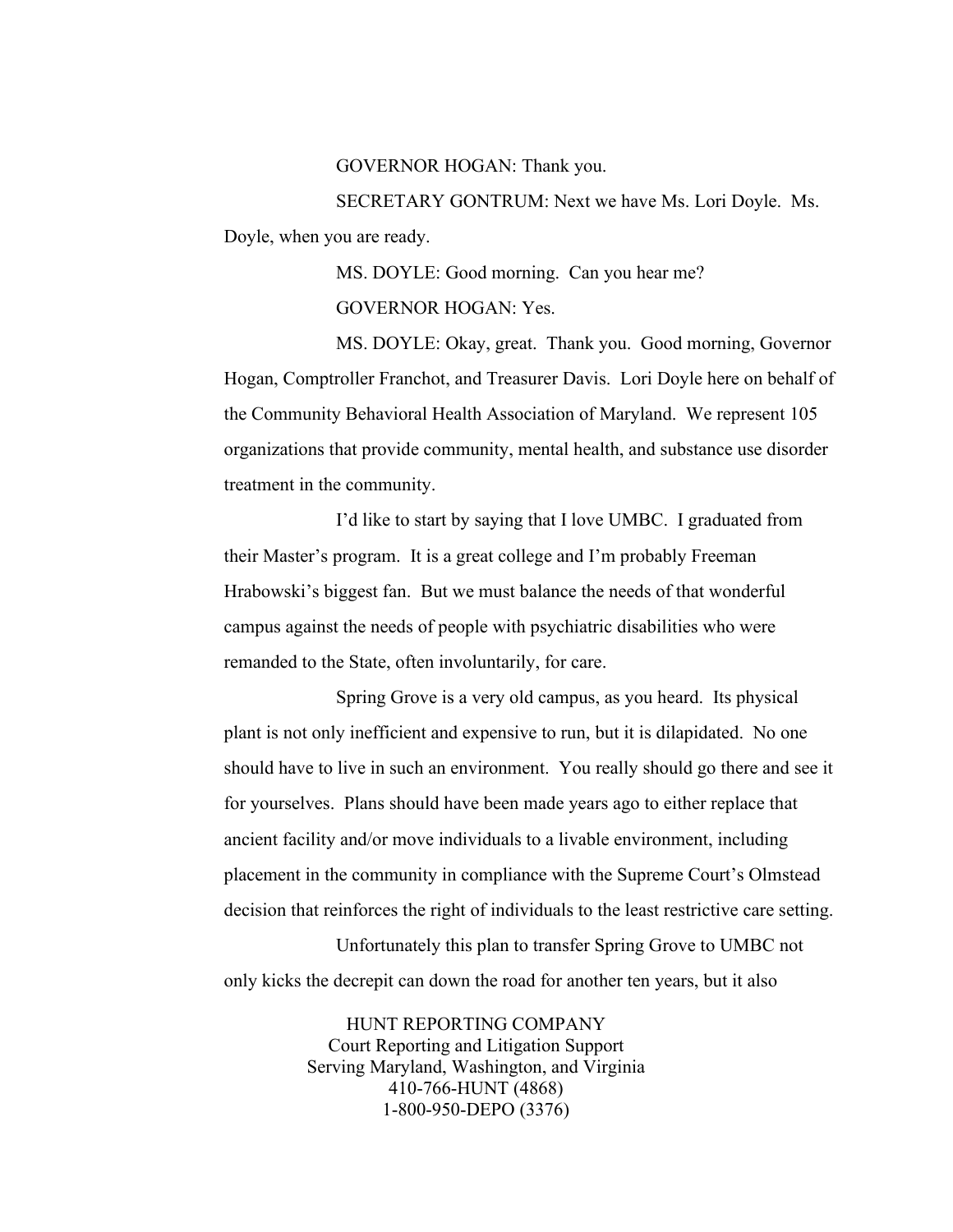removes any chance that funding to augment community placements will go into the Community Services Trust Fund. That was created by the General Assembly back in '96 and updated again in 2004 to protect the money from sale and lease of these kinds of properties to ensure fair market value for them and that would go into the trust fund to help support people in the community. So if down the road UMBC decides to sell off parcels of what's really prime real estate, will any of that money end up in the Community Services Trust Fund? We don't know, probably not.

We wish that we and other stakeholders had had input into the administration's master facilities plan. Our member organizations have been successfully serving folks with behavioral health needs in the community for over 50 years, but we weren't consulted. So we respectfully ask that you defer approval of this transfer until such time as a meaningful and inclusive stakeholder process is conducted that allows for the many questions and concerns to be answered and alternative options to be weighed. Thank you for your consideration.

GOVERNOR HOGAN: Thank you.

SECRETARY GONTRUM: Next we have Ms. Rosemary Wertz. Ms. Wertz, when you are ready.

MS. WERTZ: Good afternoon. Can you hear me?

GOVERNOR HOGAN: Yes.

MS. WERTZ: Good morning. My name is Rosemary Wertz. I'm the field coordinator with AFT Healthcare-Maryland. We're the union representing healthcare professionals working in Maryland State Government,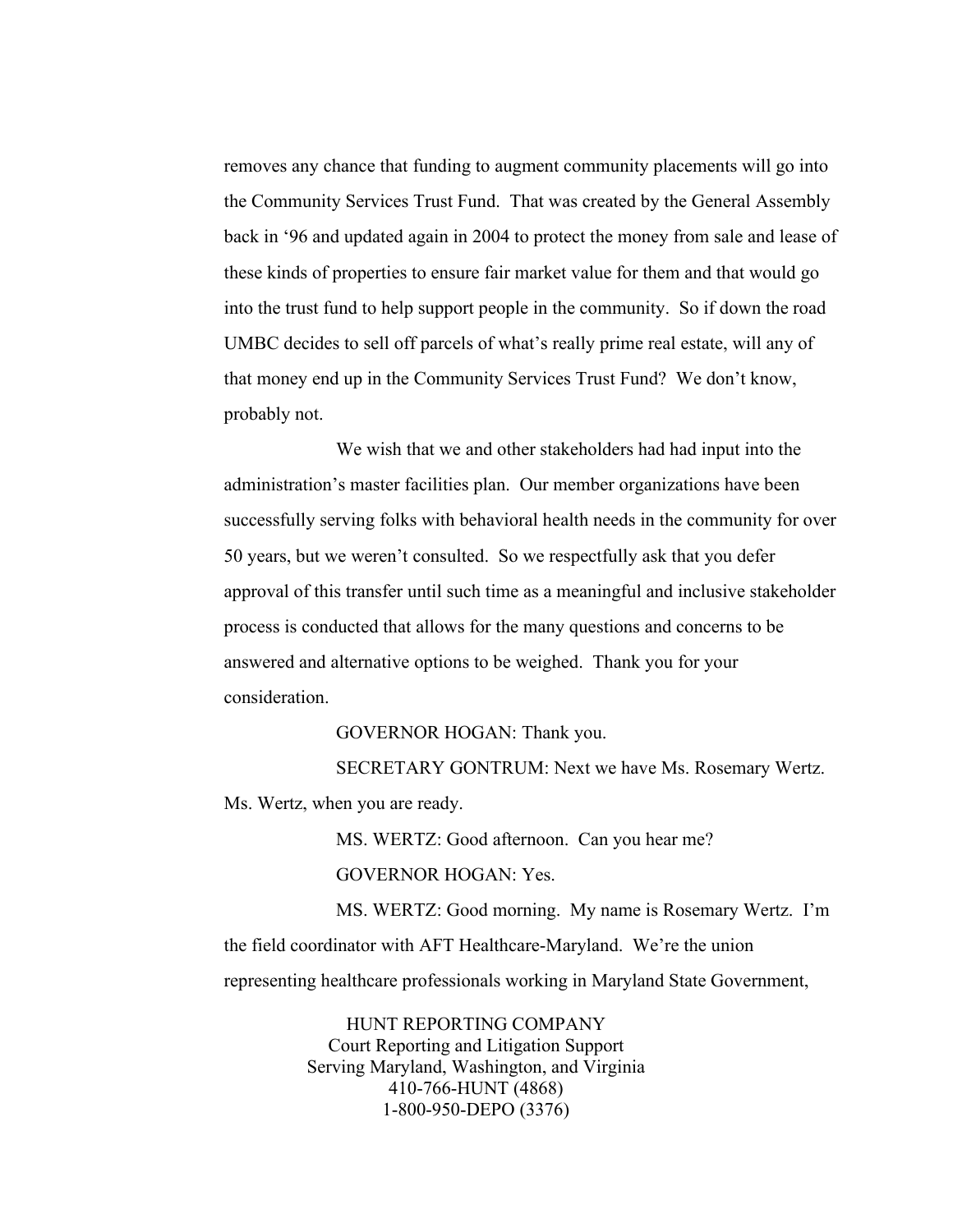including the nurses, doctors, therapists, and counselors working on Spring Grove campus. Thank you for the opportunity to speak in opposition of these two items today.

We oppose the transfer of property to the University of Maryland at this time. The Maryland Department of Health identified the facility as excess to its needs in the facilities master plan, but that plan was developed based on volume projections and those projections were calculated using pre-COVID numbers. We do not know what the healthcare landscape looks like now since COVID. The Department of Health should conduct a study to determine the impact of COVID-19 on the healthcare landscape in Maryland before taking any action to close any facility treating patients. The market demand and utilization forecast should be reexamined to determine the impact of the pandemic on bed capacity in the private sector for patients with mental health issues.

Spring Grove and the other three mental health hospitals at MDH have a 75 percent or higher forensic admission rate. The facilities master plan anticipates a reduction in utilization. However, that is not the reality today. Last August, a new 20-bed unit was added to Spring Grove Hospital Center. Another was added to Springfield Hospital Center. They were added as temporary. They were supposed to be there for three months and they were supposed to place patients there who were ready for discharge into the community programs. Those two units are now permanent. They were staffed with temporary staff, now they are permanent. And there is still a waiting list of individuals in detention waiting for placement in a hospital. Clifton T. Perkins and the Eastern Shore Hospital Center both added two new units within the last four years. The mental health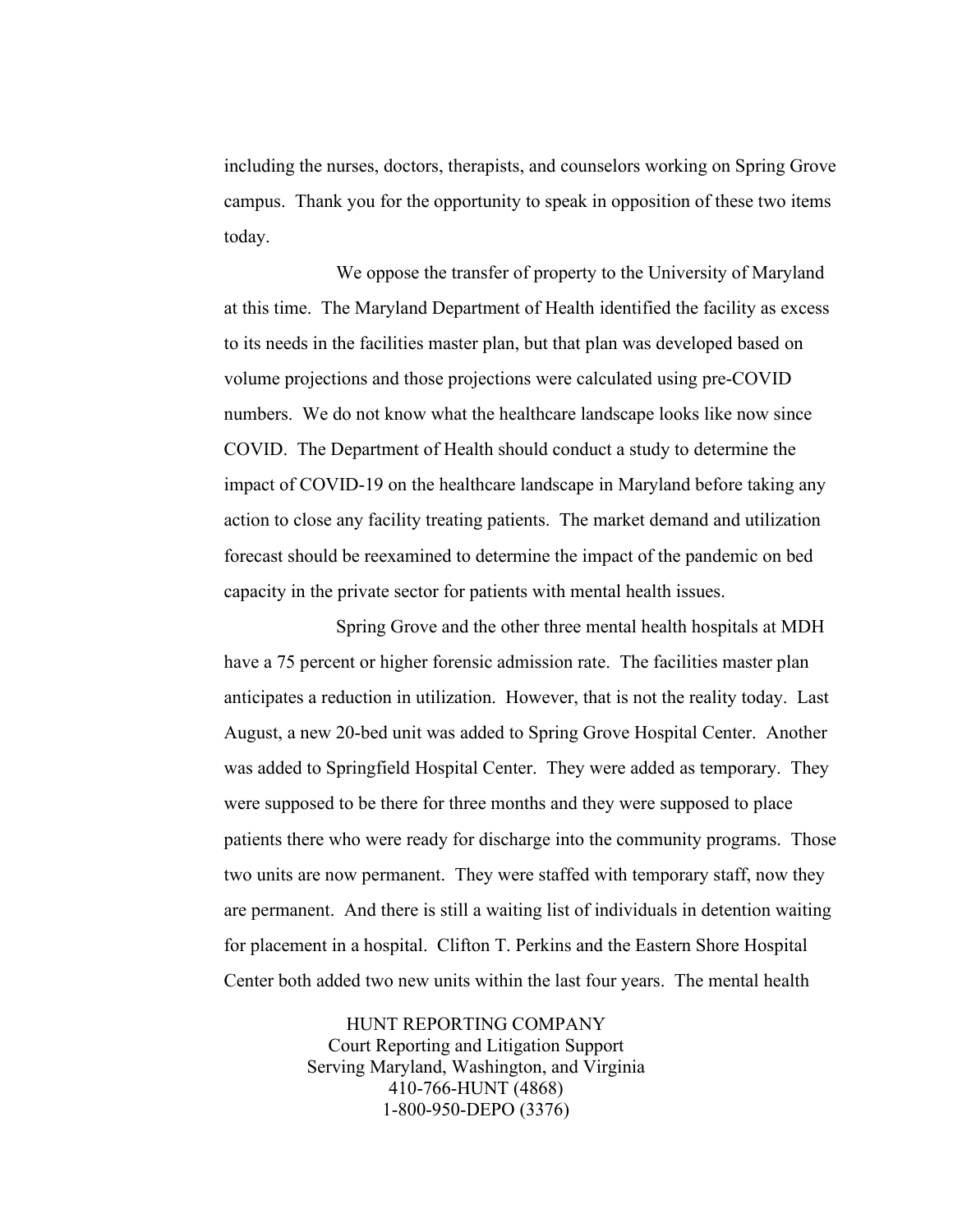system is expanding because the need is expanding.

The bed capacity needs need to be increased to meet the current demands. All five mental health facilities in the State of Maryland are at or near maximum capacity consistently. There are individuals in detention right now that should be in the hospital but are not because there are no beds. Agenda Item 51- RP states that MDH will continue to operate and maintain the property for the foreseeable future while exploring the use of currently available excess bed capacity at the other regional hospitals. There aren't any. There haven't been any excess beds, vacant beds, for decades. There is no plan to create vacant beds or excess beds in the current mental health system.

In closing, AFT Healthcare urges the members of the Board of Public Works to disapprove the transfer of the property located at 55 Wade Avenue to the University of Maryland. This is a premature decision. There has been no plan made to take care of these patients. There is no plan to deal with the employees that are working -- Spring Grove is the largest hospital in the mental health system. It has as many patients as Springfield and Eastern Shore Hospital Center combined. There is no place for these patients to go. We urge you to please rethink this and delay it until you have a plan of action to take care of patients. Thank you.

GOVERNOR HOGAN: Thank you.

SECRETARY GONTRUM: Next we have Mr. Dan Martin. One moment, Mr. Martin.

MR. MARTIN: Can you hear me?

SECRETARY GONTRUM: Yes.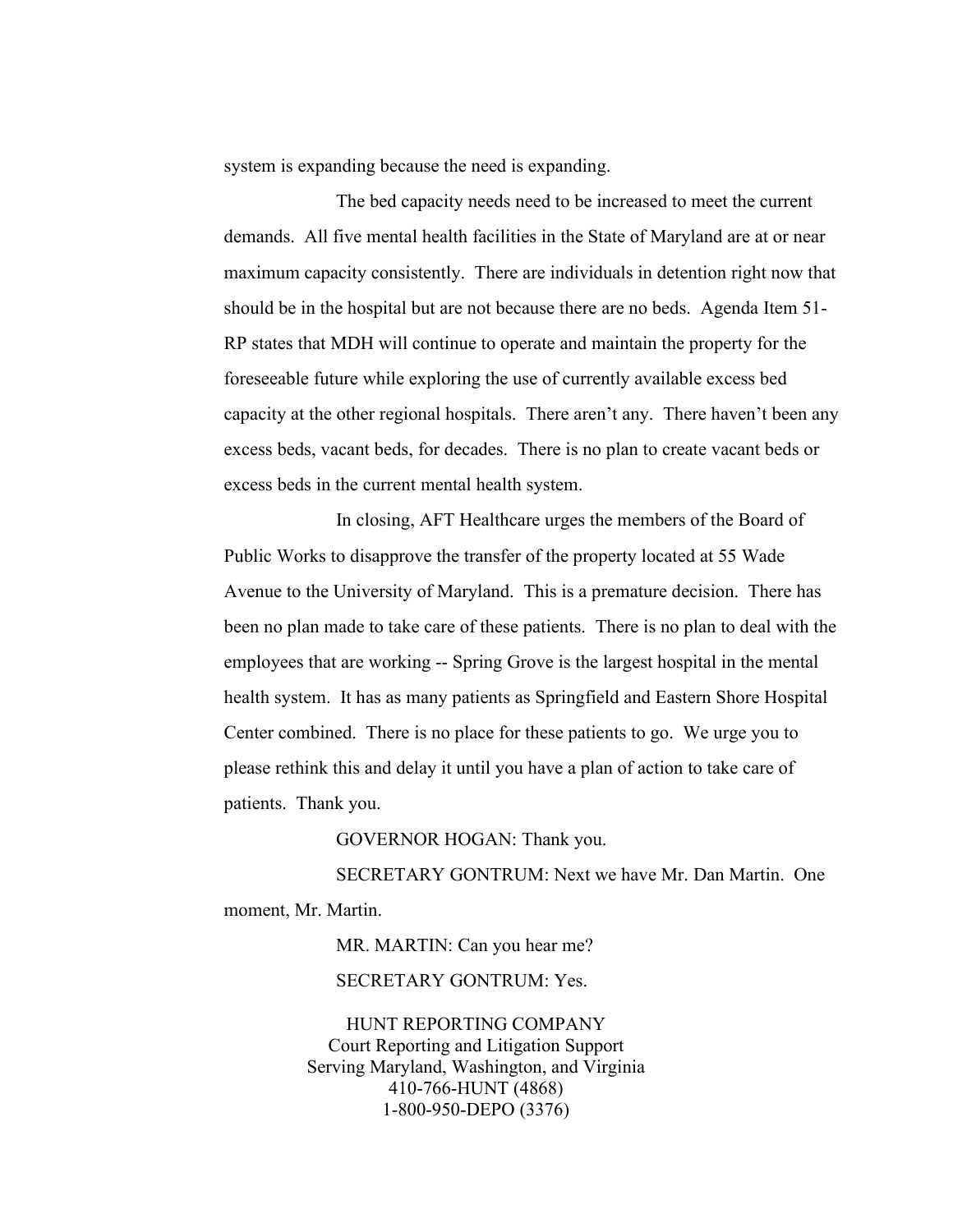MR. MARTIN: Good morning, Mr. Governor, Mr. Comptroller, Mr. Treasurer. Hang on, let me share my web cam here. Perfect. Good morning. Thanks for having me. I'm Dan Martin with the Mental Health Association of Maryland here requesting a deferral of this Agenda item. And I just want to say upfront that we are not here to derail this plan. We think UMBC is a fantastic institution and so this could be really good for our State. We also agree the Spring Grove campus has been crumbling for decades and that the living, working, and therapeutic environment for patients and staff at the facility are completely unacceptable. Our sole concern is ensuring the needs of current and future patients are better met and we are deeply concerned about moving to transfer this asset without an accompanying plan for patient care.

The population of forensically involved individuals at Spring Grove are the individuals with the most debilitating mental illnesses and they are the most costly to serve and it has not been a core budgetary priority. My organization has been advocating for the humane care of individuals with mental illness at Spring Grove and throughout the public system since 1915, a majority of the time that this institution has been serving Marylanders. And over the years, Spring Grove's budget was rarely if ever adequate. In the early years it was supplemented by private donations, businesses on campus that were staffed by patients, and a working farm and canning facility. And given this history, as you heard from Ms. Doyle, Maryland enacted the Community Services Trust Fund to protect these assets and ensure the needs of patients served by these facilities are met.

We strongly disagree with the position that has been voiced by the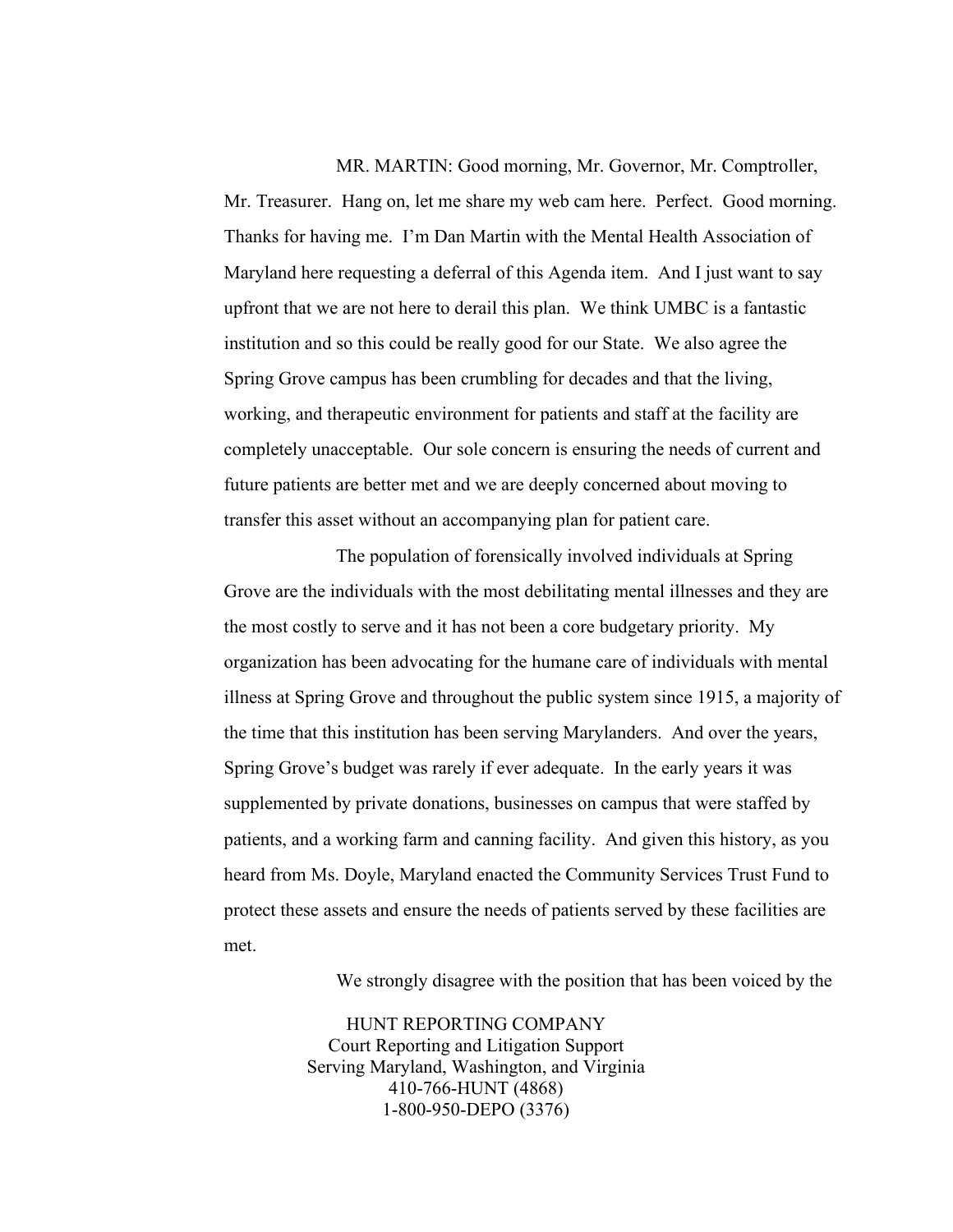Department of Health that this property holds no value and we urge you to review recent governmental and prior assessments of that property that were conducted within the past decade and note that property values now are at an all-time high. When the Eastern Shore Hospital closed, a sorely needed new and modern facility was built. When the Crownsville Hospital was closed, a portion of the savings provided community services for patients leaving the facility as well as the surrounding counties. In both of these instances, these plans were developed and funded in parallel with the property transfer, not at an undetermined time that can be ten years or 20 years down the road.

Here the property is being transferred with no clearly articulated plan for future service delivery for this population. And so this is a big decision. It warrants a lot more conversation and engagement with the community prior to the transfer and that is all we're asking for, a delay and a public vetting of the plan to better serve these Marylanders who are in dire need of better care and improved living conditions now.

And lastly, I'll just close by saying that they couldn't be here today, some of my partners. But I was asked to voice support for these comments and for this deferral from several other consumer and family organizations across Maryland, including NAMI Maryland, On Our Own of Maryland, Maryland Coalition of Families, and the Maryland Chapter of the National Council for Alcoholism and Drug Dependence. And with that, I want to say thank you for your time and I urge you to defer this action. Thank you.

## GOVERNOR HOGAN: Thank you.

SECRETARY GONTRUM: Governor, unless Ms. Evelyn Burton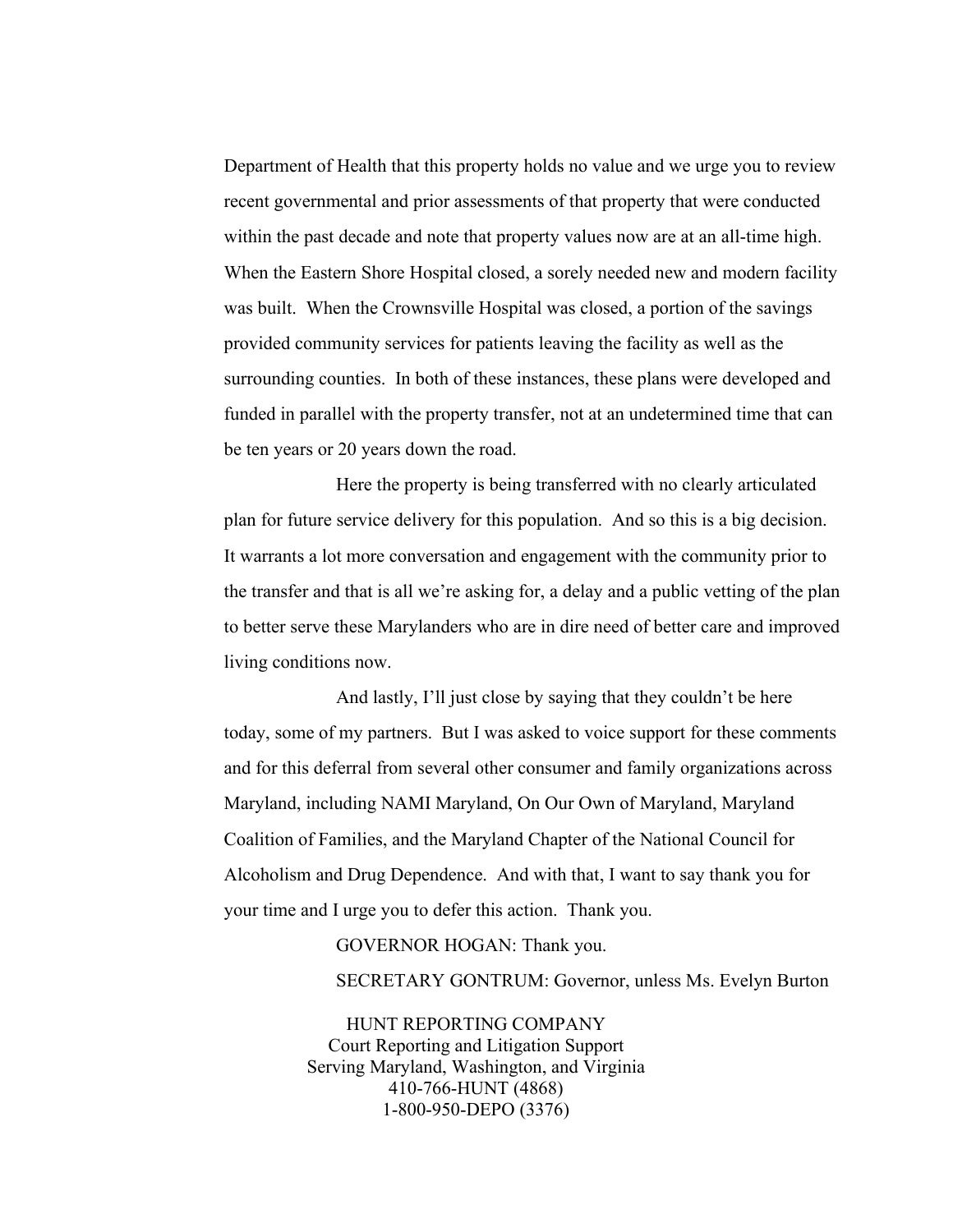is present today, that concludes the public comments.

GOVERNOR HOGAN: I don't know if the Secretary of MDH would like to respond to any of that or answer any questions anyone has? Secretary Schrader?

MR. SCHRADER: Thank you, Governor, Mr. Comptroller, Mr. Treasurer. Thank you for allowing me time to add a few comments to this.

This is a process that has been ongoing for the past five years.

SECRETARY GONTRUM: Mr. Secretary, if you could identify

yourself?

MR. SCHRADER: Oh, I'm sorry. Thank you. I'm Dennis Schrader, Secretary of Health for the State of Maryland. And over these past five years, we have used experts in national health system planning, Jensen + Partners, and a leading architectural firm here in Maryland and they have assisted with our site and facilities assessment. Because we are looking at all of our properties statewide, not just Spring Grove. And we want to thank Department of General Services for their help. We are putting together a joint program office to oversee all this. Because this is a 20-year process. It's very similar to one that I oversaw for 20 years in Downtown Baltimore. This takes a lot of time. This is the beginning of the process, not the end.

The master plan creates a framework and there is a tremendous amount of work. In order for us to get into the capital program with DBM, we had to have a master plan so that we can start asking for capital budget for planning and implementation. As an example, we believe that the future based on our planning is for crisis centers in the community so that people are diverted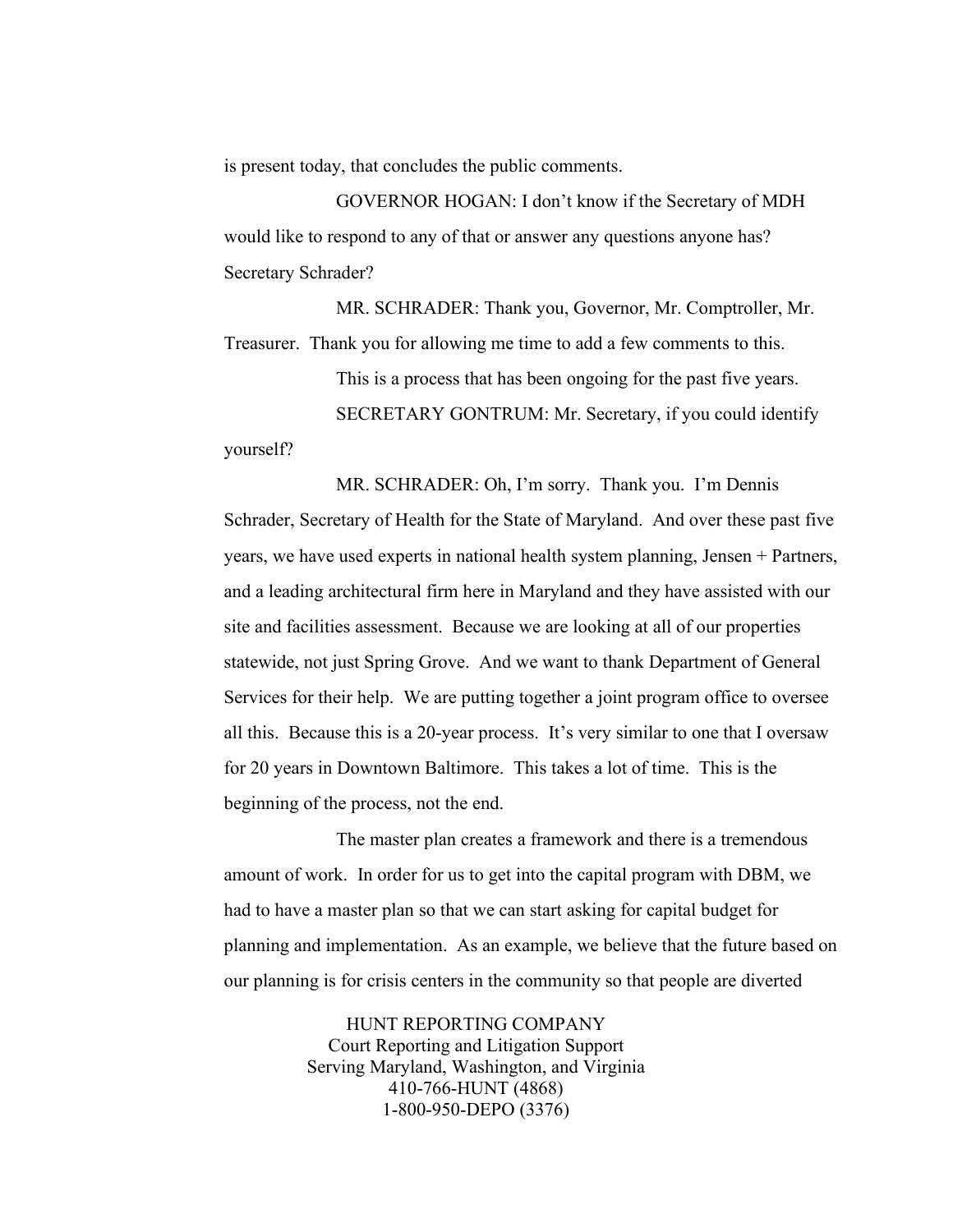away from the law enforcement and judicial system into community based care. Along those lines because of the plan we had, we now have \$1 million in this upcoming budget, '23, to begin the process of the first crisis center. We have proposed four crisis centers around the State in each region, and we think we're going to need more. We want to do more investment in community based care and getting people out of these kinds of settings.

It's very unfortunate that, you know, as has been said by many of the folks, that this property that we're looking at we have determined is functionally obsolete and the remediation, the historic requirements for mitigation, and the condition of the property, we have 33 buildings on the campus today that have been decommissioned. This didn't start in the last six or seven years, this has been an ongoing unfortunate neglect for the last 30 or 40 years. We are taking this bull by the horns. And by working with UMBC this allows them a couple of years, it may take, I don't want to estimate what it is, but it will cost a few million dollars to do the kind of planning they are going to need to do for what to do with this property. And you can't expect them to spend that kind of money not knowing they have site control. And by partnering with them, by having a ten-year lease with two five-year options, that gives us 20 years.

This is the beginning of a long journey. When I rebuilt the University of Maryland Medical System with John Ashworth back in the late eighties, nobody believed us at the time what it is today. We put a master plan together in 1987 and '88 and people just didn't, you know, it's very hard to see the outcome. You have to have the vision and we are looking at all of our properties, including Springfield, as well as in Eastern and Western Maryland.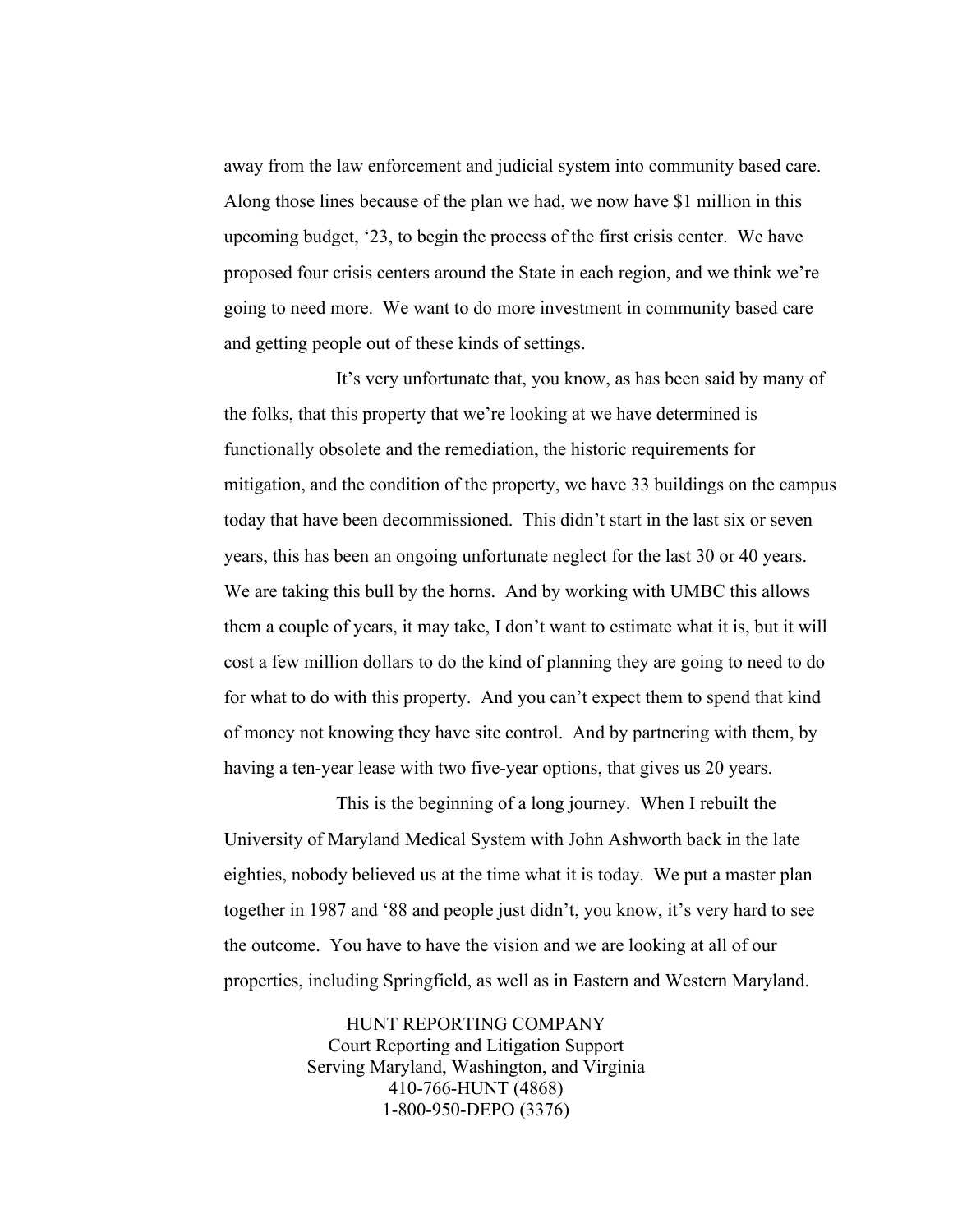And we will be putting in significant capital asks over the next five to ten years. But this is the very beginning of the process. So I'll stop there, Governor and Mr. Comptroller and Treasurer. If you have any questions, I'd be willing to answer them.

## GOVERNOR HOGAN: Comments?

TREASURER DAVIS: Mr. Secretary, I'm not going to do this at this time. A number of my former colleagues had questions. What I'd like to do is propose them in a letter to you, and if you and your staff could respond back to me as expeditiously as possible so I can inform them, because I know that there will be community meetings and so forth that they will need to attend. But I don't think for me they are not the type of questions that I think would be disqualifying for me, but rather they are informational that they will need, like I said, to share. So I'll do that offline and I'll work with you in that realm.

MR. SCHRADER: Thank you, Mr. Treasurer.

GOVERNOR HOGAN: Mr. Comptroller?

COMPTROLLER FRANCHOT: I'll just ask the Secretary, what is the rush? You just mentioned that there is a ten-year lease with two five-year extensions. Why don't we take, and we received this item literally five days ago. Why don't we take a small amount of time and look at this with the citizens of the community, with the healthcare professionals, with the folks that are tremendously alarmed, the epidemic of mental health growing from the COVID experience. Why do we have this as you are just leaving us? I take it you are on your way out, the term is over. And God bless Governor Hogan. I've had a great relationship with him. But why push this right now when there is such a long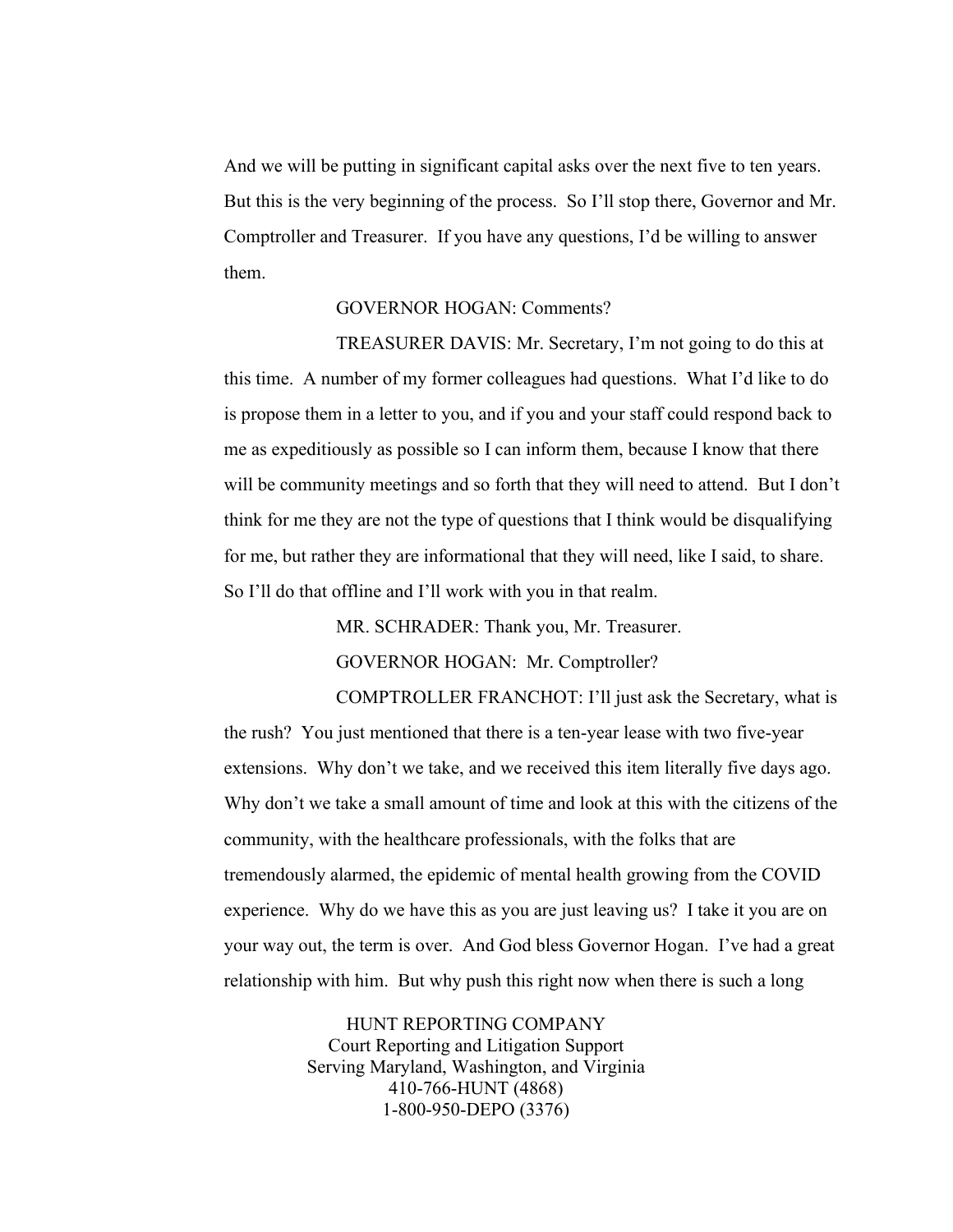time horizon? Why don't we stop, maybe take a couple of weeks to communicate with the professionals who are involved, with the constituents in Catonsville? The previous speaker made an excellent point, which is this very difficult population of folks who are both criminally charged and civically (indiscernible) with mental health. And you know, it's not just the homeless, it's not just the down and out, it's also the criminals, are in this location. And God bless Catonsville for having the maturity and the ability to not complain a lot about this particular facility. And the fact that it's there I think is very important. Shouldn't we take a couple of weeks to take a look at what your plan that you, you know, advocate? But once again, you are not going to be around. So maybe we need a little bit of, you know, rational, mature, adult examination of something like this. And I know it's going on for a long time. I don't want to get into the back and forth with the Governor --

GOVERNOR HOGAN: No, you might as well --

COMPTROLLER FRANCHOT: -- because God bless him, I like him --

(Laughter.)

COMPTROLLER FRANCHOT: -- but he also is not going to be here next year. So could we please, maybe you could give me a response as to why we don't wait for a couple of weeks --

GOVERNOR HOGAN: Let me just say that as the Secretary pointed out, this facility has been neglected for 30 or 40 years. This team has been working on this plan for five years. They issued the plan a year ago. And this is saying we're going to take ten years, and another optional ten years, to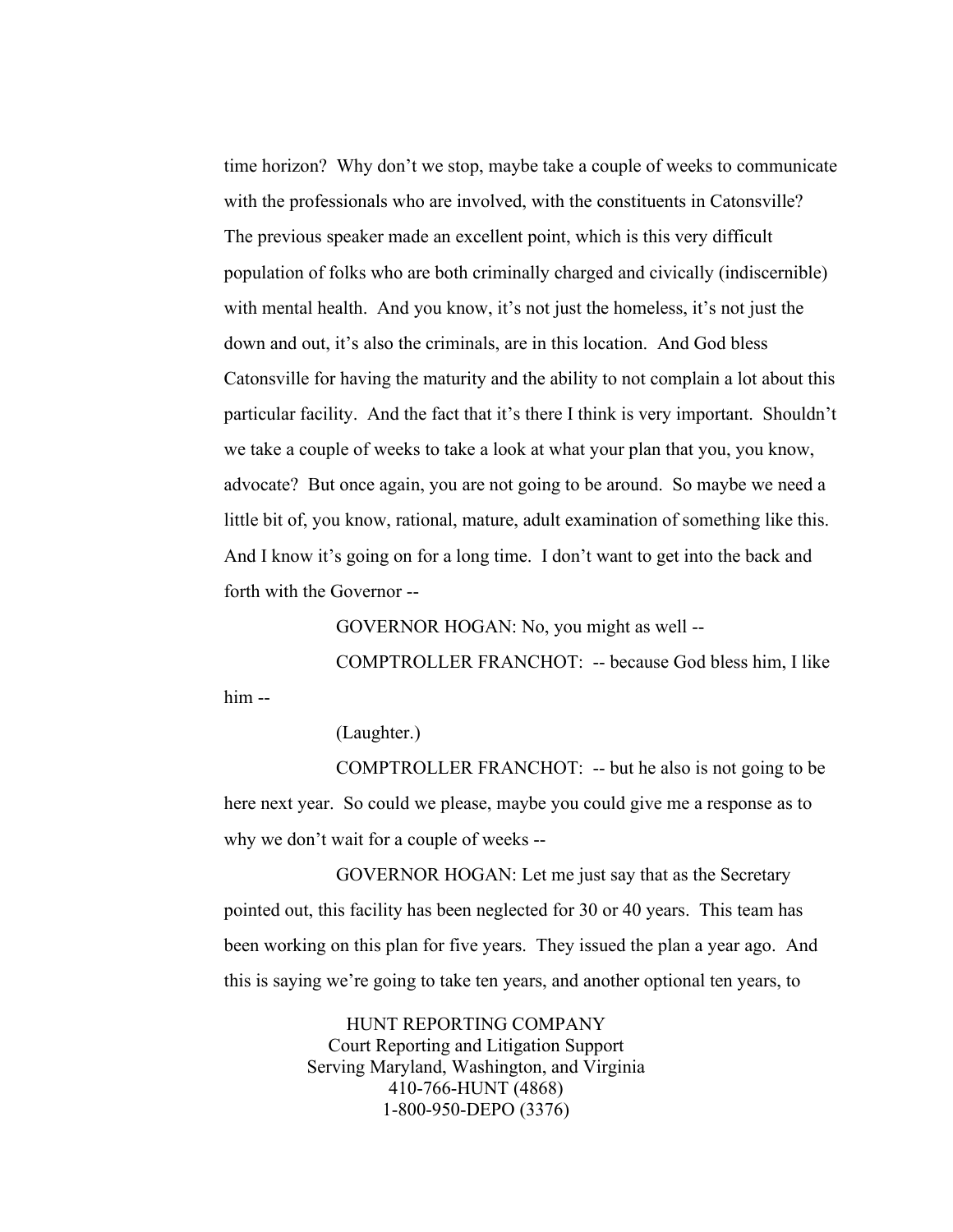--

make these decisions so that in the future we won't have the problems we have now. So I wouldn't say it's rushing. To me it's a very slow moving process -- COMPTROLLER FRANCHOT: Okay. So let me reclaim my time

GOVERNOR HOGAN: -- (indiscernible) --

COMPTROLLER FRANCHOT: -- and just ask a few questions. So obviously, Dr. Hrabowski and I chatted earlier this week and I have great respect for him and I mentioned how revolutionary his leadership has been at UMBC and how nationally it's now a renowned institution. God bless Dr. Hrabowski. I want to make clear that I agree with everyone else. This property transfer has nothing to do with UMBC as an institution, which I have great admiration for, or with the President and his exemplary leadership. But it has everything to do with the unusual and seemingly rushed process, the lack of community input, and the consequences that this transfer, should it take place, on the future of Spring Grove Hospital and the critically important services they provide to thousands of patients throughout the year.

So let's if I could just start with the process. When comparing and contrasting the process that MDH and DGS undertook with this proposed property transfer, first is the process utilized for the Crownsville Hospital property. The approaches could not be more different. While I did not support and will continue to oppose the Crownsville Hospital property transfer in Anne Arundel County, that process was at least transparent and the hospital is no longer operational. That process had many years of community input. County Executive Pittman laid out specific plans of what he wanted to do with the transfer. We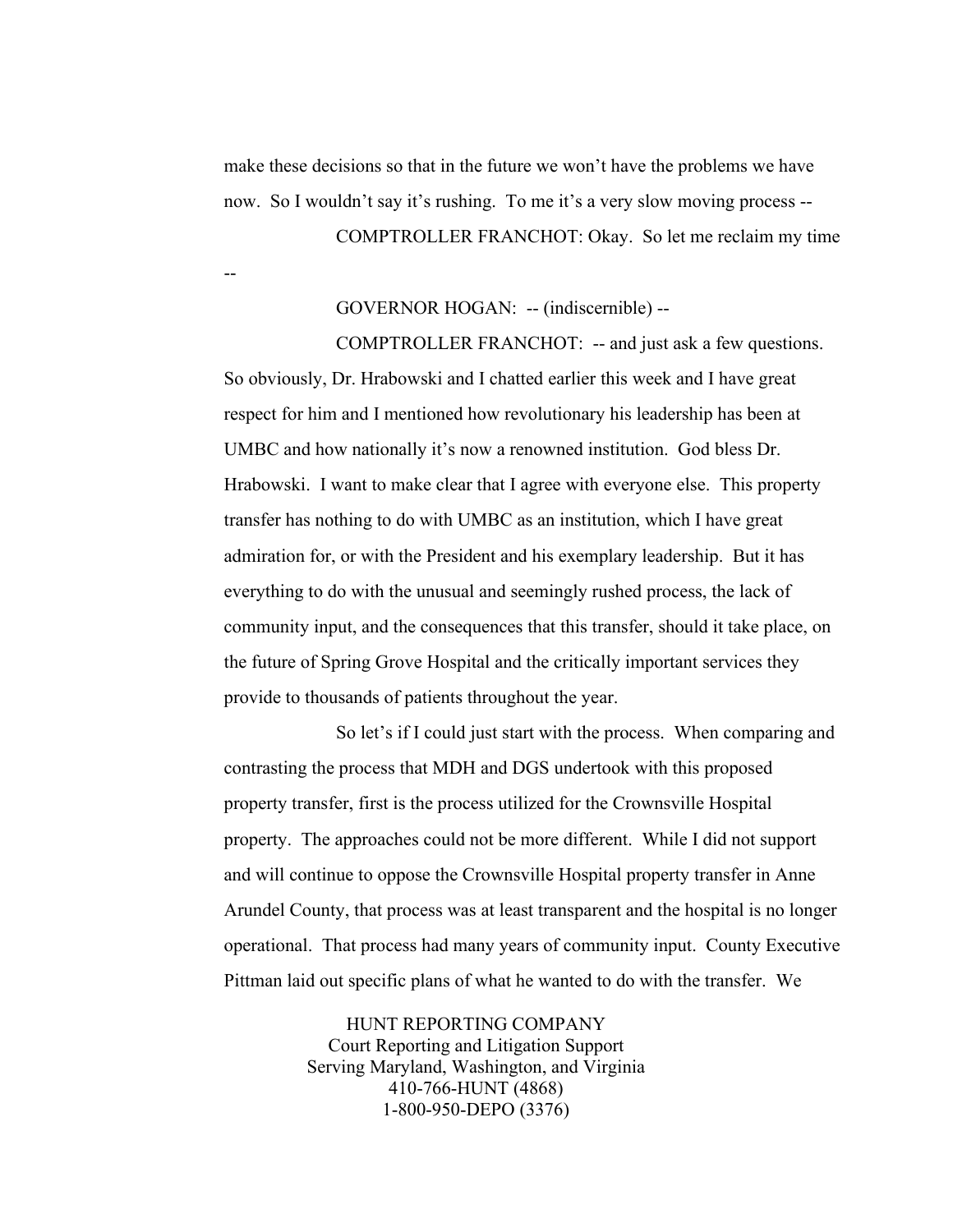have none of that currently before us. What we have instead are community members, collective bargaining units of State employees that work at Spring Grove, elected officials -- I'll get back to that a little bit later. I'd like to read something that came in late last night. We have none of that. We don't have mental health professionals, advocacy groups who have been -- what we do have are those groups have been at least claiming that they have been blindsided by this last minute significant and consequential addition to the Agenda today.

What we have with this proposed property transfer is a very vague commitment from UMBC and my good friend Dr. Hrabowski, who is also not going to be here next year. So if I could just get something at this point. But not, at some point, but not kind of vague things about whatever it is you plan to do with the property despite the fact, you know, UMBC for years I guess has been banging on the door. But where are the specific plans? And what we have here is that when I'm talking about a rushed process, this appraisal process to say the least is unique and extraordinarily unusual during my 16 years on the Board. This is the appraisal, through an internal process with an appraisal that was conducted by a DGS employee and that is for some reason deemed confidential, not publicly disclosable, the State arrived at the determination that this property, 175 acres in the heart of Catonsville, at a time when the real estate market is exploding to a historic high, 175 acres of prime land is valued at one dollar. The property apparently is literally worthless according to the DGS appraisal, but we settled for a sale price of a dollar because it is required by law. And because the department's property evaluation is below \$100,000 this property transfer didn't have to go through the same comprehensive transparent process that the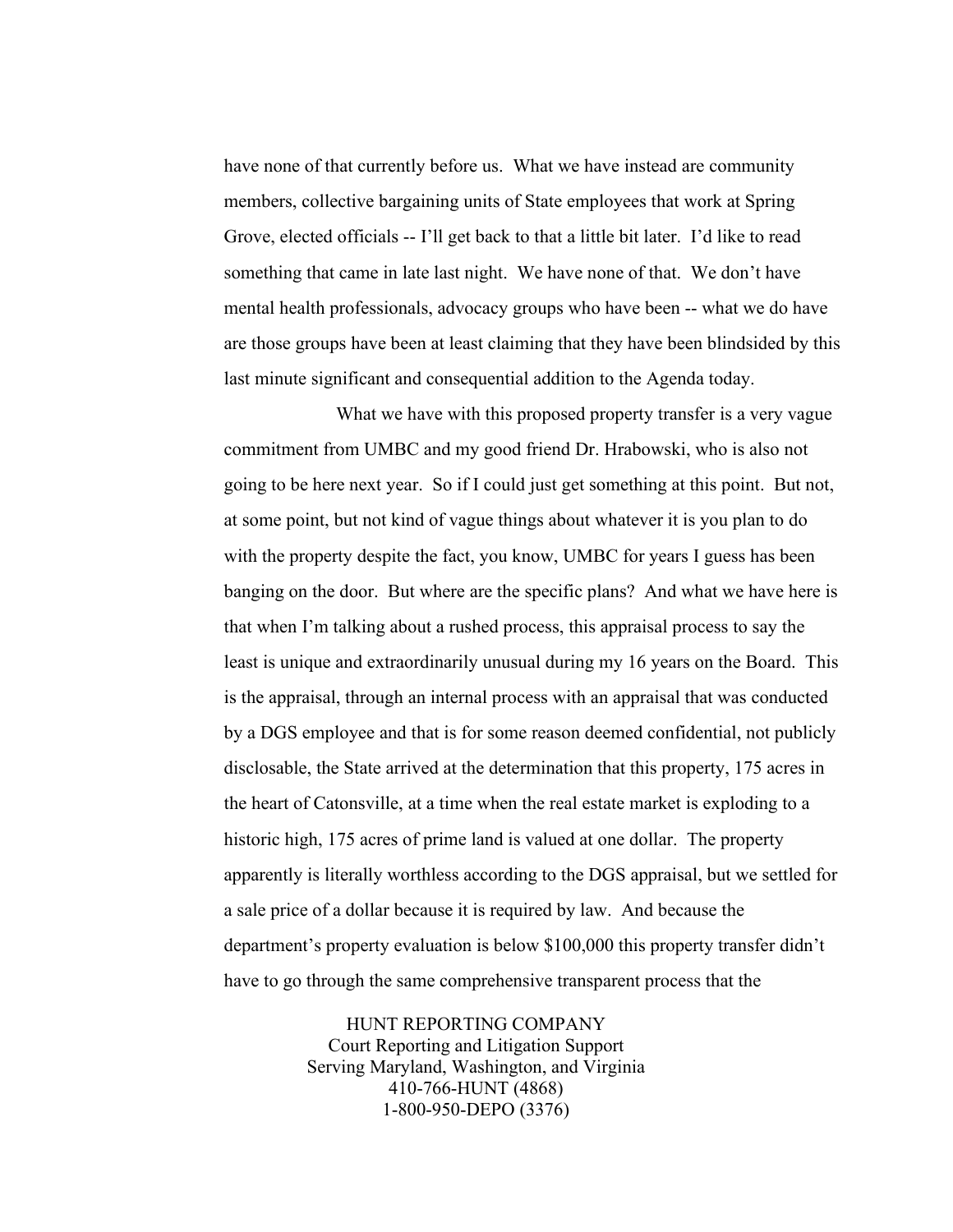Crownsville Hospital complex went through. Instead, the item before us today represents the first and only time this Board has an opportunity to weigh in on the future of this property.

In response to questions from the Comptroller's Office and I believe other offices, DGS indicated that they made "extraordinary assumptions" in the appraisal conducted by their staff. Instead of making extraordinary assumptions, why didn't we just rely on the facts? Why didn't we simply do our due diligence and ask for an independent appraisal? I don't know if this is a question for MDH or DGS. But can someone please tell me why we chose to utilize the less transparent, expedited route here where we are relying on one inhouse appraisal that the taxpayers who own this property can't even review or scrutinize for its accuracy?

MR. SCHRADER: Mr. Comptroller, I'll defer to Secretary Churchill. But before, if I could just make a couple of points that I think are critical? We have eight months left in the administration. We're going to run through the tape. I'm going to be here until the very last minute of the very last day and we can get a lot of work done in the next eight months. Number two, we are going to be putting in the capital budget for FY '24, which we anticipate putting more money in for our master plan. So and three, this is a very deliberate process. There is a lot of work to do, because we are looking statewide. So I'll defer to Secretary Churchill on the specific question.

MR. CHURCHILL: Thank you, Secretary Schrader. The nature of your question is why this process differed from other processes. And let me first say that the appraisal unit within General Services is one of the most experienced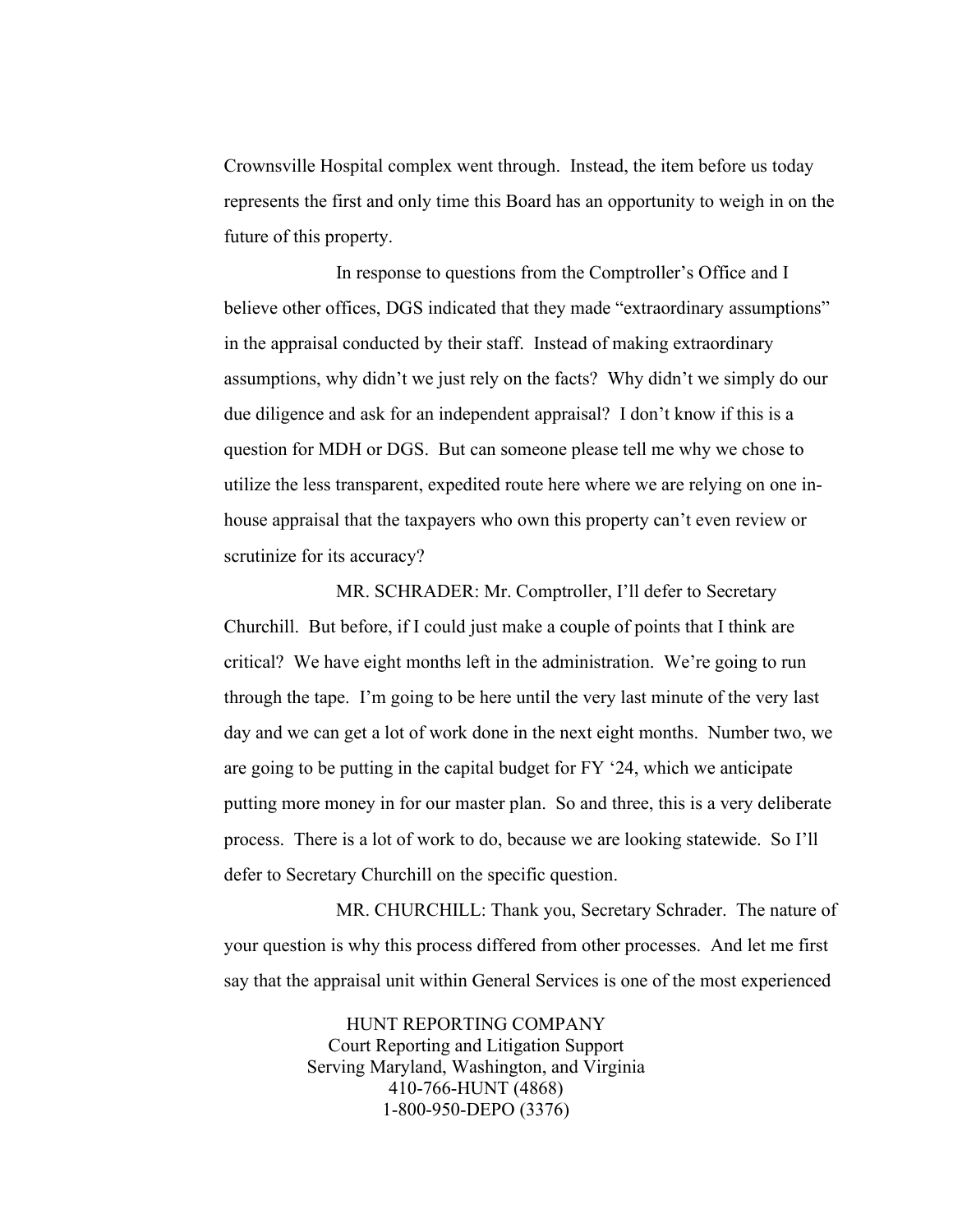appraisal units in the State. The top three appraisers, and this was done by a senior appraiser, have over 42 years of experience doing appraisals for all of our executive departments. To the specifics of the appraisal process, I would ask that Nelson Reichart and/or Deputy Secretary Wendy Scott-Napier, who is the Head of Real Estate, can maybe address any differences between our previous process. But we think that we have --

> COMPTROLLER FRANCHOT: Is Nelson on the -- oh, great. GOVERNOR HOGAN: He's right here.

COMPTROLLER FRANCHOT: Come on up, Nelson. Because I have never seen anything like this. And obviously it's my understanding the vast majority of the existing buildings on the hospital complex have been deemed in poor condition so it will cost a considerable amount of money to demolish and rebuild these buildings if the State chose to. It's my understanding that the cost of demolition was the predominant factor that went into the dollar, one dollar, for what is it? 175 acres?

MR. CHURCHILL: Yes --

COMPTROLLER FRANCHOT: -- 170 acres --

MR. CHURCHILL: Announce yourself, Nelson.

COMPTROLLER FRANCHOT: So I guess there were some email exchanges between my office and your Office of Real Estate regarding what the appraised value is that the DGS appraiser came up with? For the record, what was DGS' staff appraisal value incorporating the cost of demolition of the structures?

MR. REICHART: For the record, my name is Nelson Reichart.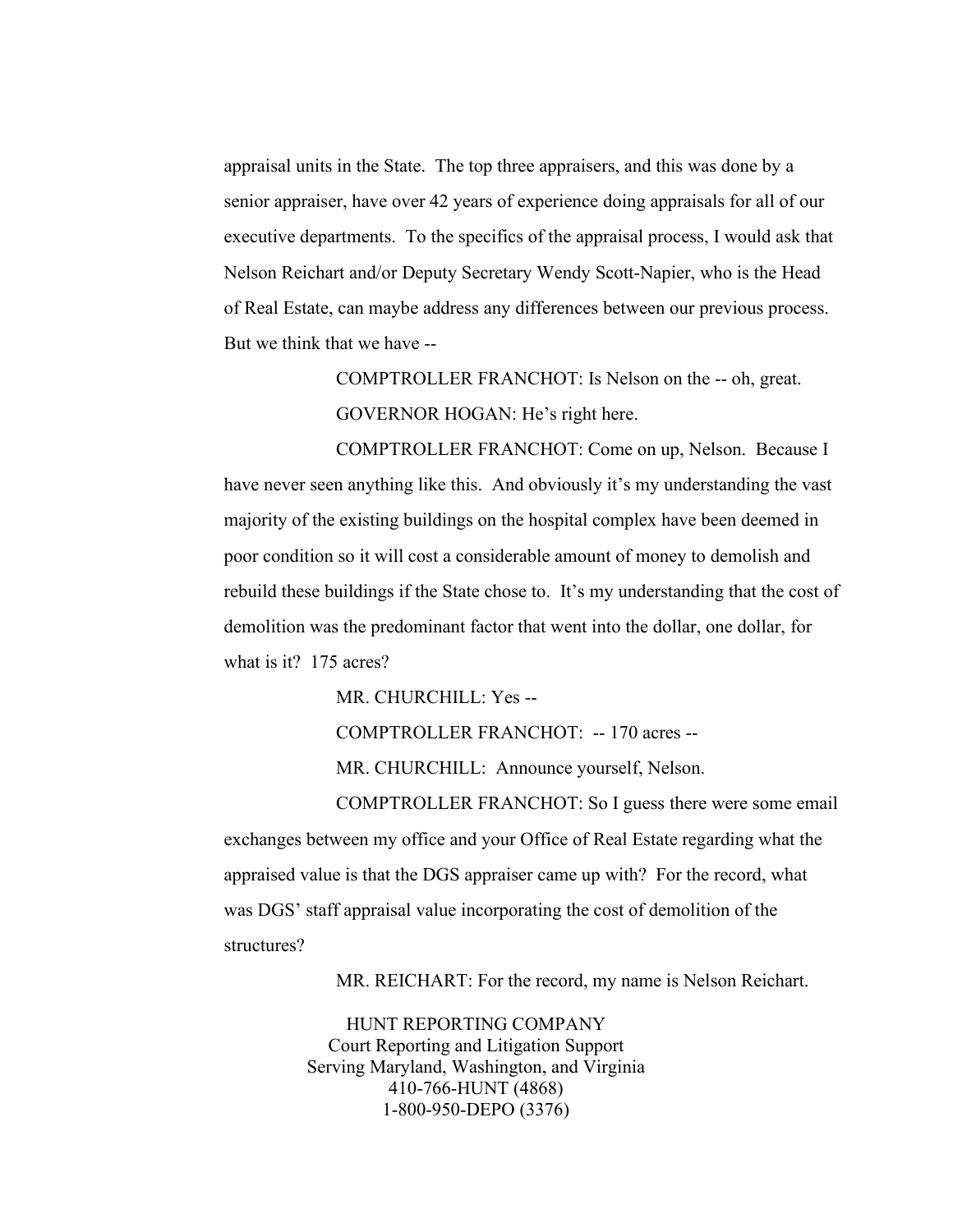I'm the Deputy Secretary of General Services. If I could address your question about extraordinary assumptions, the extraordinary assumption that's taken in any appraisal means that the property is free and clear and ready to be used for whatever local zoning would permit. In this instance, that is the extraordinary assumption. We have quite a different situation here where we have a number of buildings that are no longer usable that would have to be demolished. We have historic easements that have to be addressed which cause, or will lead to the restoration or preservation of the buildings. There is also some stormwater management issues that have to be dealt with on the property.

So when the appraisers and these gentlemen have been around for, like the Secretary said, they have over 100 years of experience. They are well knowledgeable in appraisals. In fact, one of them taught appraisal work at one of the local schools. The value that we came up with was \$20 million for the land value. However, the demolition costs --

COMPTROLLER FRANCHOT: Let me interrupt. Where is the \$20 million? Here is the appraisal right here.

GOVERNOR HOGAN: He's answering the question right now, just let him finish.

COMPTROLLER FRANCHOT: There is nothing in it about \$20 million.

MR. REICHART: The \$20 million is based on comparable sales that were gathered by the appraisers from --

COMPTROLLER FRANCHOT: Nelson, listen, it's not mentioned anywhere in this appraisal.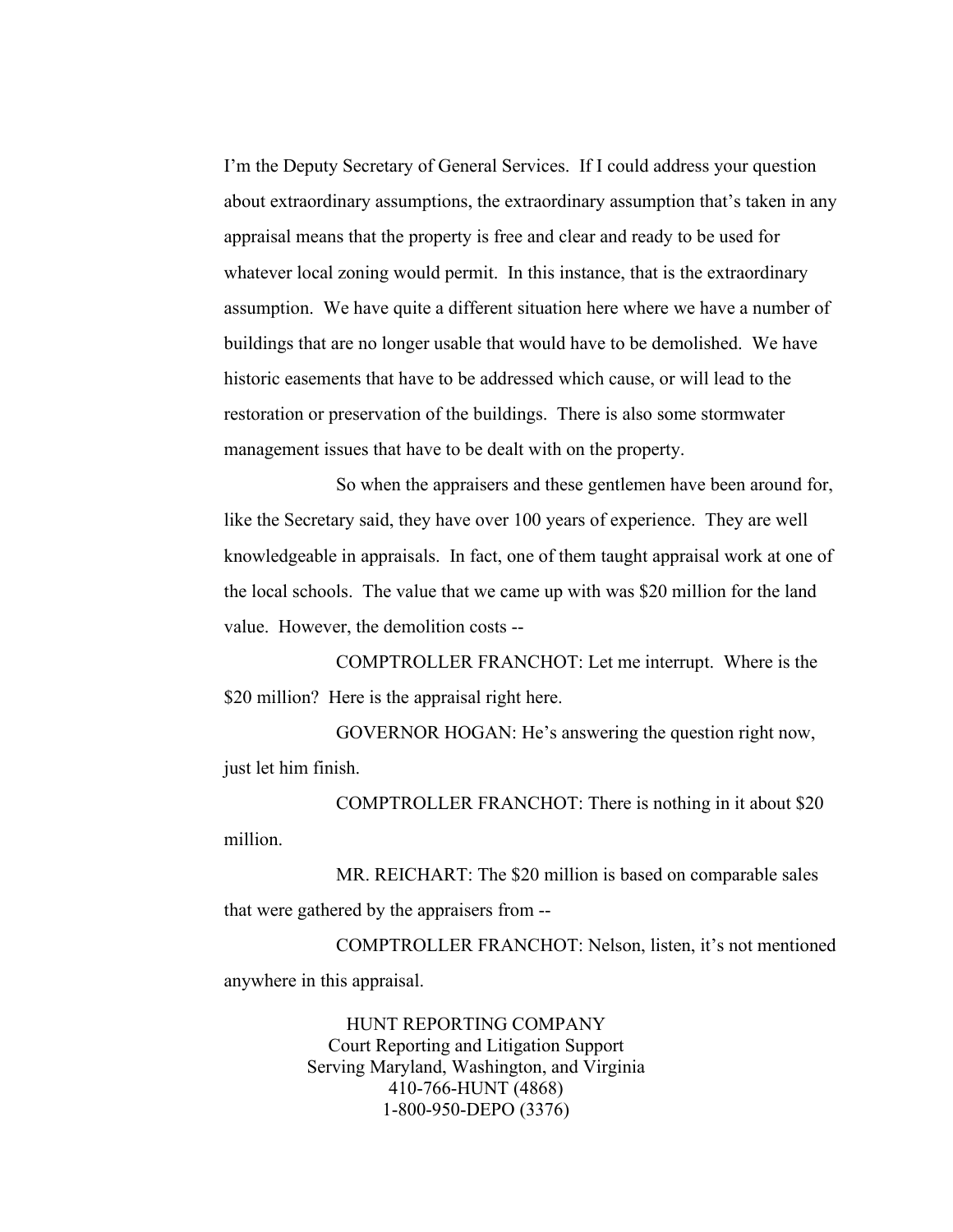MR. REICHART: We did do a standard appraisal as far as comparing the acreage to comparable sales in the area and came up with a value that was about \$115,000 per acre for the 175 acres that are there. Those comparables can certainly be made available to anybody that would like to see them. You're right, we typically do not make appraisals available prior to presentation to the Board of Public Works.

As I said, we came up with a value of \$20 million for the property under the extraordinary assumptions that the property could be reused immediately for whatever development would suit with Baltimore County. However, there was demolition costs of \$70 million estimated based on the number of buildings and unit cost per square foot for demolition. Again, estimated costs of \$48 million for historic renovation of those buildings that had to be preserved. And another \$14 million in stormwater management necessities that would have to be done to comply with today's standards for stormwater preservation, stormwater restoration and control. So that came up to \$135 million in costs to make the property suitable for development. Based on a value of \$20 million we came up with actually a negative value of the property but we put a dollar on it because that's what you have to put on it.

COMPTROLLER FRANCHOT: Okay, so I understand that. Now you've got a figure up here on the appraisal, you can't really release the appraisal I guess, but I see the total appraisal is \$89 million. Where does that come from?

MR. REICHART: I believe that's off the assessed value. That sheet that you are looking at lists the value based on the State Department of Assessments and Taxation, which they have a different process for valuing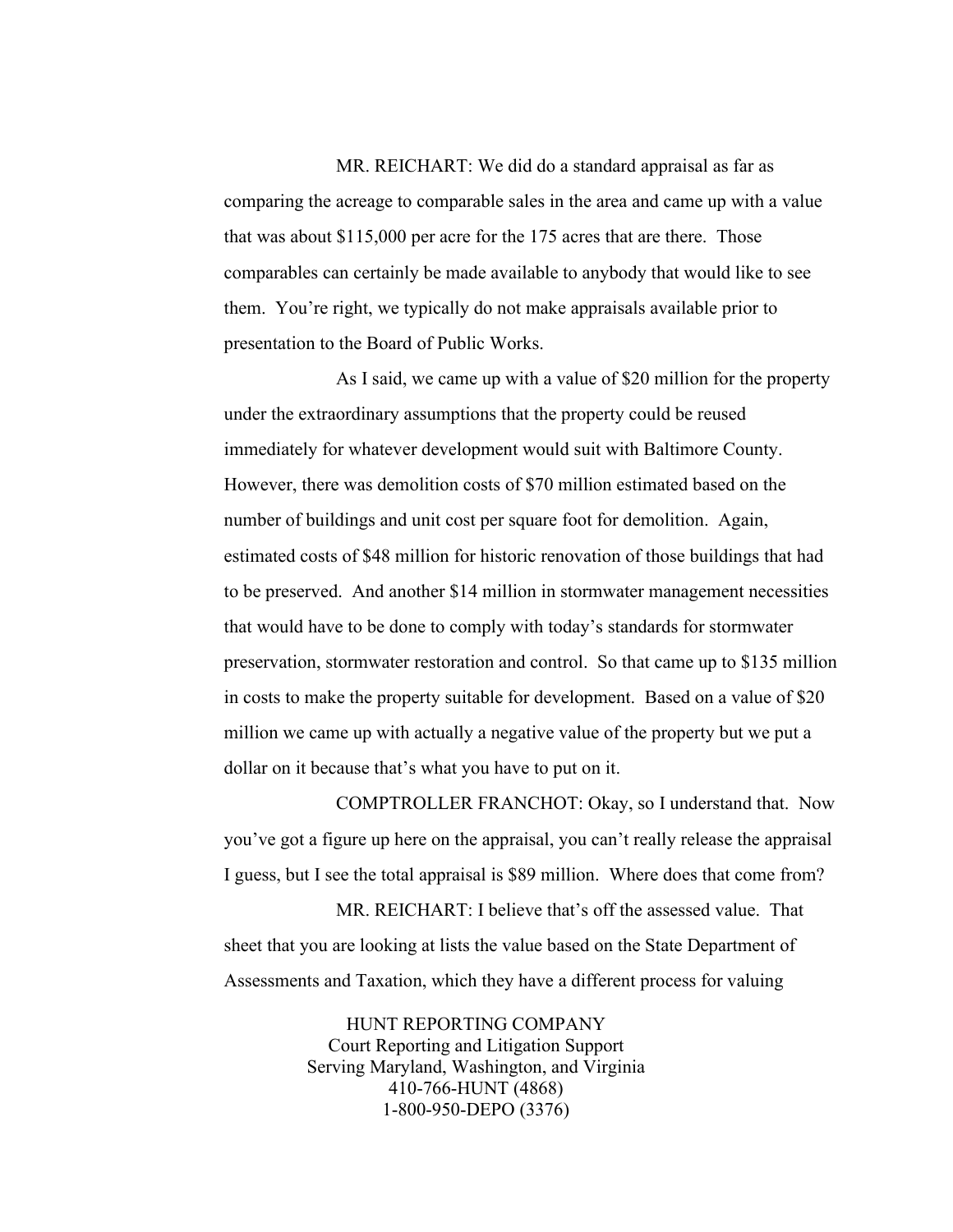property or coming up with their values and, you know, are not necessarily right up to speed in terms of State valuations on State property because they are not the basis for tax purposes.

COMPTROLLER FRANCHOT: I know, but that's a big difference, though, \$68.9 million between two agencies' appraisals.

MR. REICHART: I don't know their process. I know they have a different process for valuing it. We use a standard appraisal. Our appraisers use the standard methodology used by every appraiser around --

COMPTROLLER FRANCHOT: How did you --

MR. REICHART: -- (indiscernible) --

COMPTROLLER FRANCHOT: -- or arrive at the \$72.7 million demolition amount?

MR. REICHART: We use unit cost to develop, we have a cost center that does all of our capital construction cost estimations so we have cost for construction and cost for demolition. We have unit costs that are based on our prior experiences and also on unit values from, you know, national standards that we use to come up with these estimates. The same estimates were used at Rosewood and when we did the transaction there which, you know, has been very fruitful, very beneficial to the school and the neighborhood.

COMPTROLLER FRANCHOT: Okay, but why didn't we consult with, I take it you used in house appraisers?

MR. REICHART: Yes, we did.

COMPTROLLER FRANCHOT: And in house contractors or --

MR. REICHART: Well our in house, our construction --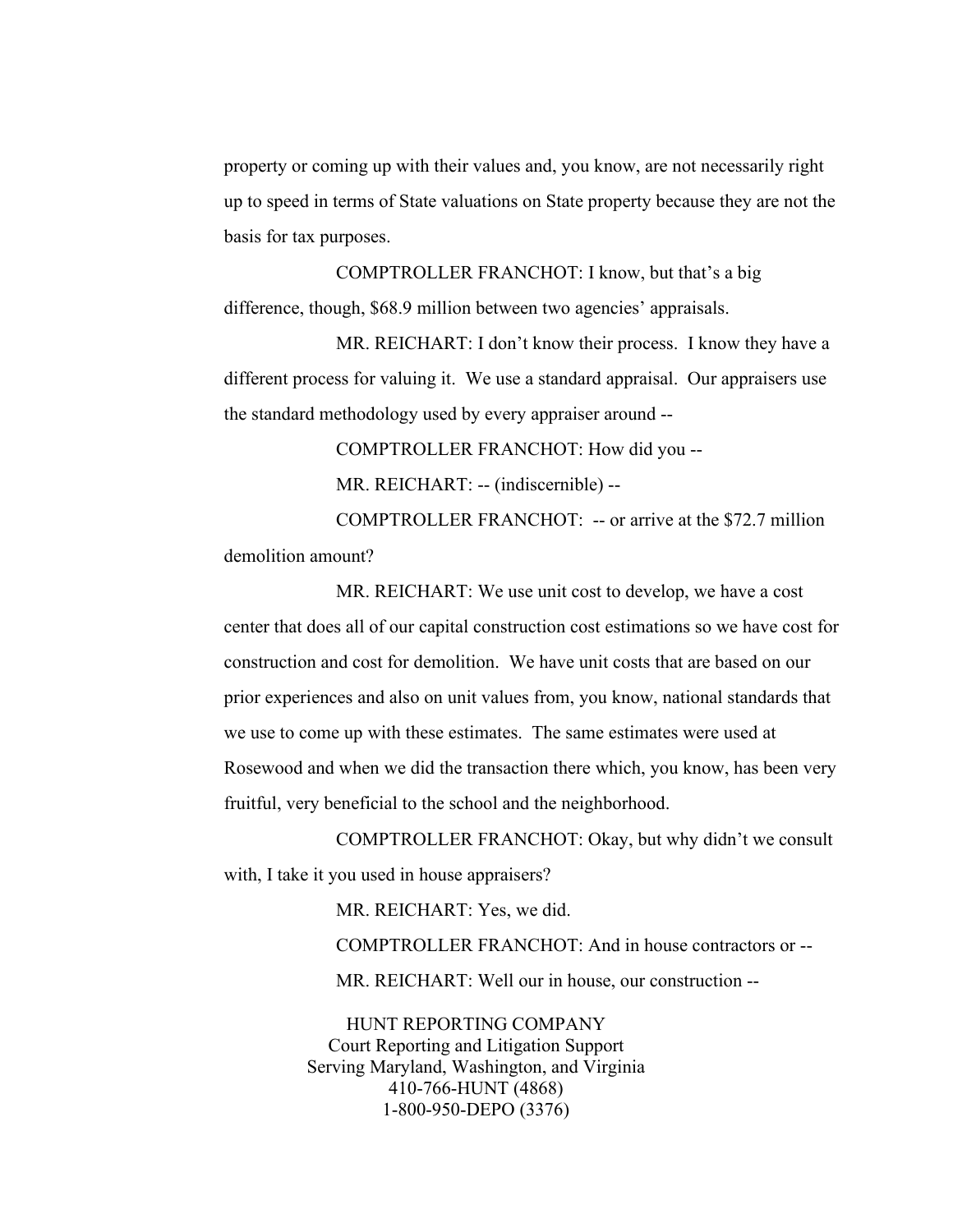COMPTROLLER FRANCHOT: Why didn't we look, since it's such a big project, why didn't we seek some independent appraisals?

MR. REICHART: We did not use independent appraisals because we, from the get go with this we knew that the cost of the demolition and all that was going to give us a negative value. And we felt that it would be not necessarily appropriate to go out and spend the money of \$10,000 or \$15,000 or more, I don't know the exact number, to hire independent appraisers to come up and use the same assumptions that our appraisers have used in developing the \$20 million.

COMPTROLLER FRANCHOT: Okay, but in your appraisal you said your office made "extraordinary assumptions." What are those?

MR. REICHART: Those extraordinary assumptions are, as I mentioned in the beginning, that they are the assumptions that are made by an appraiser that the property is readily usable for whatever the intended purpose would be based on zoning. The appraiser does not value demolition costs or environmental issues that have to be addressed, the underground fuel tanks, any other remediation that has to be implemented. So they are the extraordinary assumptions. The extraordinary assumption is the property is ready to be used with just minor work. In other words, if they went out and bought 175 acres of land that had -- free and clear, ready to go, you know, for whatever development would be proposed. That's the extraordinary assumption.

COMPTROLLER FRANCHOT: Okay. So I mean, this thing didn't come out of the blue. Obviously as the Governor and others have said, it has been around forever. So the question is, why does it all of a sudden get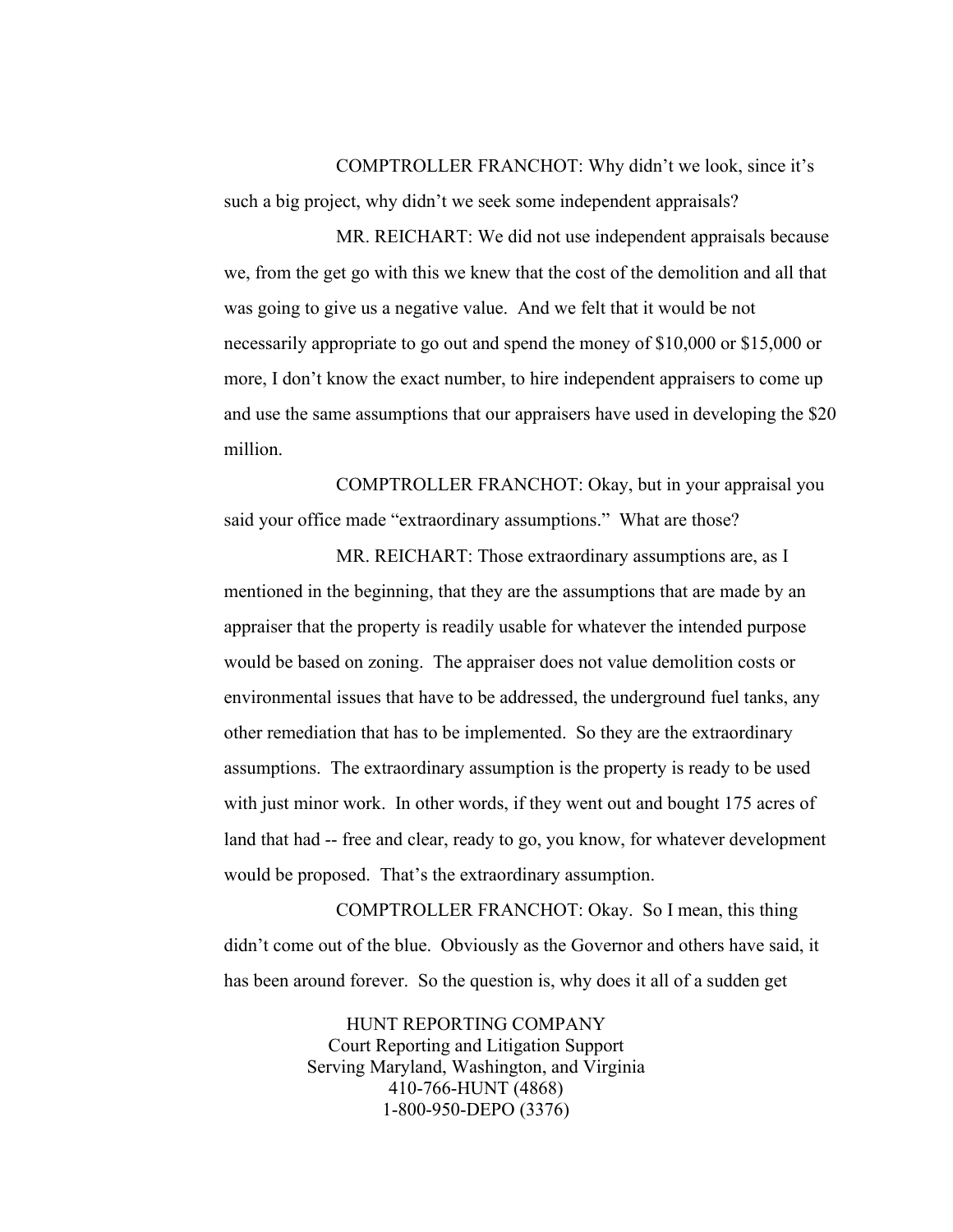dropped off at our office last Friday? And you know, what about all the conversations spanning many years with no community consensus (indiscernible). But you know, now there isn't going to be anything really significant because you have got a very clever expedited process where one of our own agencies does the appraisal and arrives at the dollar market value, we vote on it, the State in essence is deciding for the surrounding communities instead of the communities coming to the State with what they want, what they believe is best for their communities, for their quality of life. And I have no doubt UMBC will continue to do great things and come up with some great plans on how to use the property. But the community, don't you think you owe them, they should be engaged before we turn this property over? They should have an idea on how they, what we, they envision using this property before asking for 175 acres for a dollar. Especially since they have wanted this property for decades at the University, you would think there would be a community meeting where everybody says this is the plan, this is what we're going to do, we have this wonderful vision of community based clinics for mentally ill, criminally and civilly charged folks. But instead, we're just being asked to hand over ownership of a significant property without any insights or knowledge on its intended use. So if I could just finish up, Governor. I know that this is tedious but the Treasurer started off the meeting with something that he cared deeply about and --

> TREASURER DAVIS: How did I get brought into this? (Laughter.) COMPTROLLER FRANCHOT: -- I agreed -- GOVERNOR HOGAN: Try to answer something --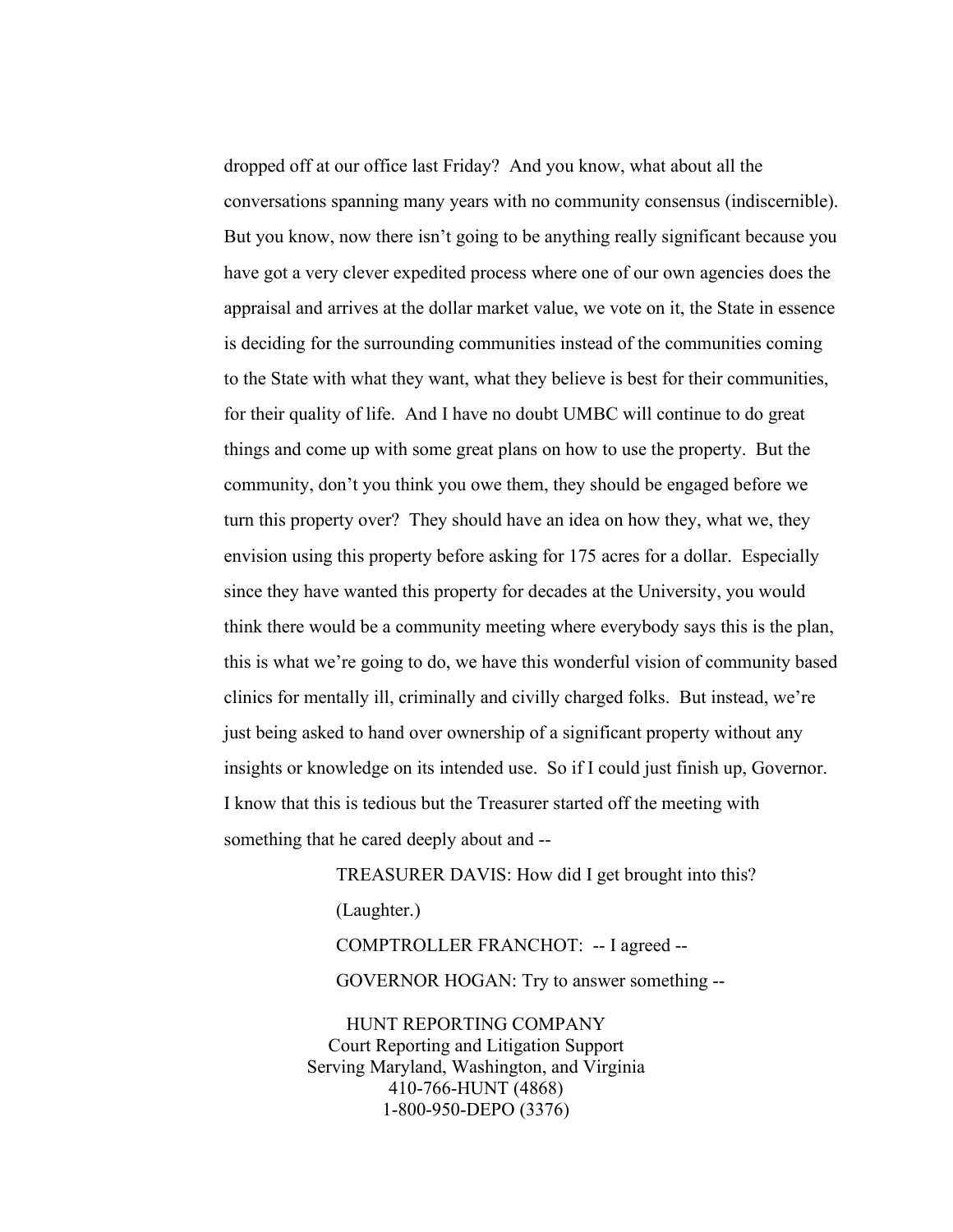COMPTROLLER FRANCHOT: -- yeah, just let me just get to the really alarming consequences of what we are doing here today. Because it pertains to the quality of affordable mental, behavioral, and psychiatric services. Those are very big impacts. According to MDH's own master plan, there are 377 budgeted beds at this facility, all filled, with a very long waitlist of court ordered patients. The average length of stay for patients at Spring Grove is 354 days, nearly a year. And we now not only have a shortage but we have a crisis, because there is a long waitlist to provide these critically needed services to patients, many of which are court directed.

So I would just like to read one of the hundreds of emails that we have received over the weekend. This is from a licensed clinical psychologist at Spring Grove. She writes, for many, placement in our hospital is a means to an end, the place where they can get treatment and care to coordinate community placement. Unfortunately, for some inpatient placements it is not temporary but more permanent for the safety of themselves and also the community. The threat to close the door of SGHC now or at any time in the future is an unconscionable attack on access to necessary mental health services in our State that we can't tolerate.

I also got an email from one of my neighbors in Takoma Park who happens to be a professor of psychiatry at the University of Maryland School of Medicine, which has four buildings on the Spring Grove complex. He notes that the Maryland Psychiatric Research Center is one of the most highly respected schizophrenia research centers not just in the State, not just in the region, not just in the country, but in the world, and this center provides free care to hundreds of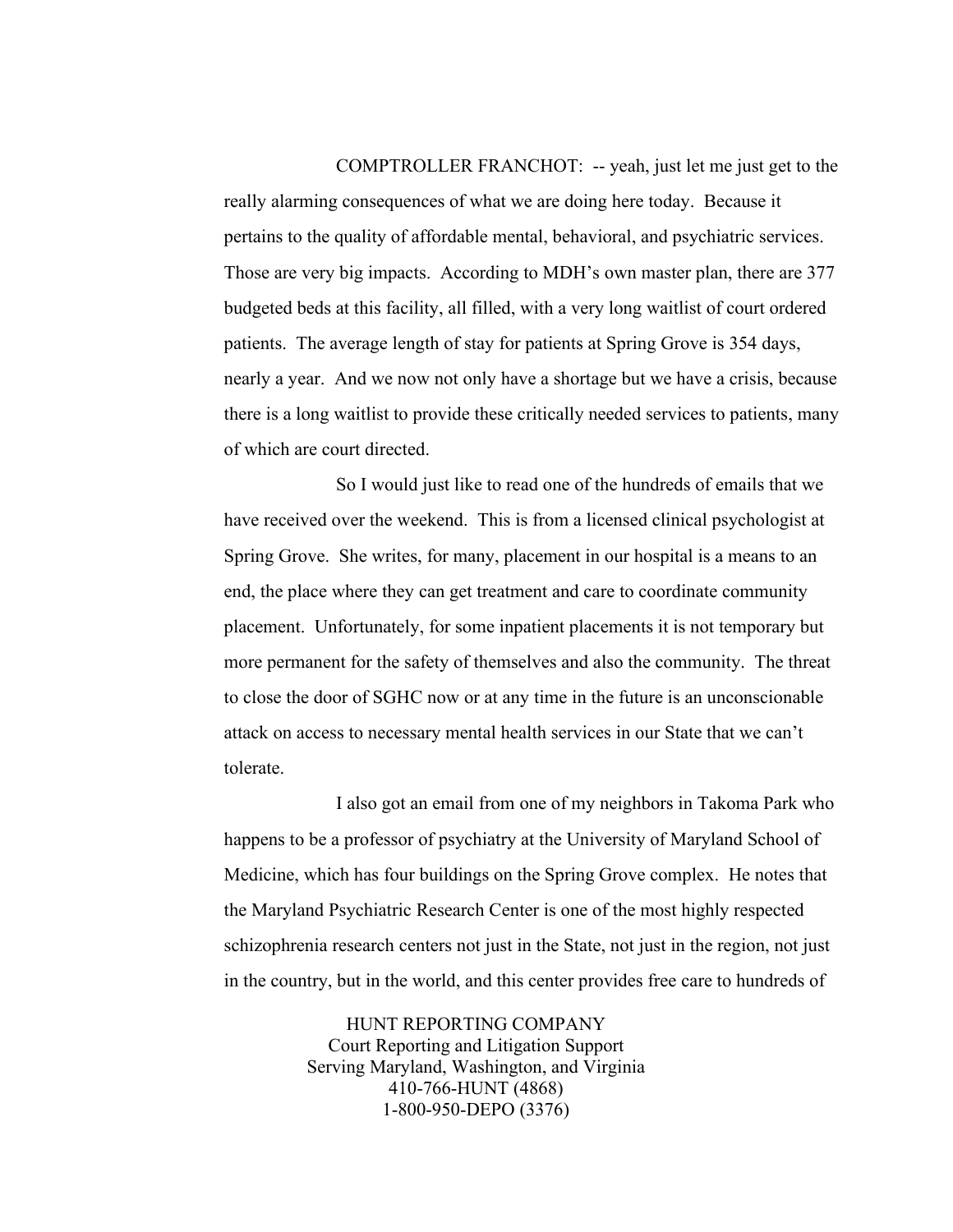people suffering from schizophrenia. And they collaborate with Spring Grove to run an important program.

It's my understanding that the University of Maryland School of Medicine owns the building where the Psychiatric Research Center is housed and I assume President Hrabowski has spoken to President Jarrell, but are they transferring ownership of the building to UMBC? What is the arrangement? Do we even know, or are we just saying we're going to do a planning thing down the road?

So at a time when we have a massive shortage of beds and facilities for these mental, behavioral, and psychiatric services, we are being asked today to start the clock and figure out between now and the end of the lease term, I guess ten years plus two five-year renewals, where we are going to house the more than 300 people that require inpatient care, where we are going to direct the thousand people who receive outpatient care at this facility every year. So you know, we are violating our own laws by not having enough court mandated mental health beds -- the Secretary of Health I think was held in contempt several years ago -- for at risk youth. And we're being asked today to seal the fate of Spring Grove Hospital and co-sign its eventual closure with just the vaguest of promises about four community clinics based in communities that may or may not be welcoming.

So I understand the concept that we're all good people and we're going to figure this out down the road. But what is the rush right now that justifies us handing over complete authority to UMBC? With Freeman departing and a new person coming in. So I know there is a lot of hard work. I know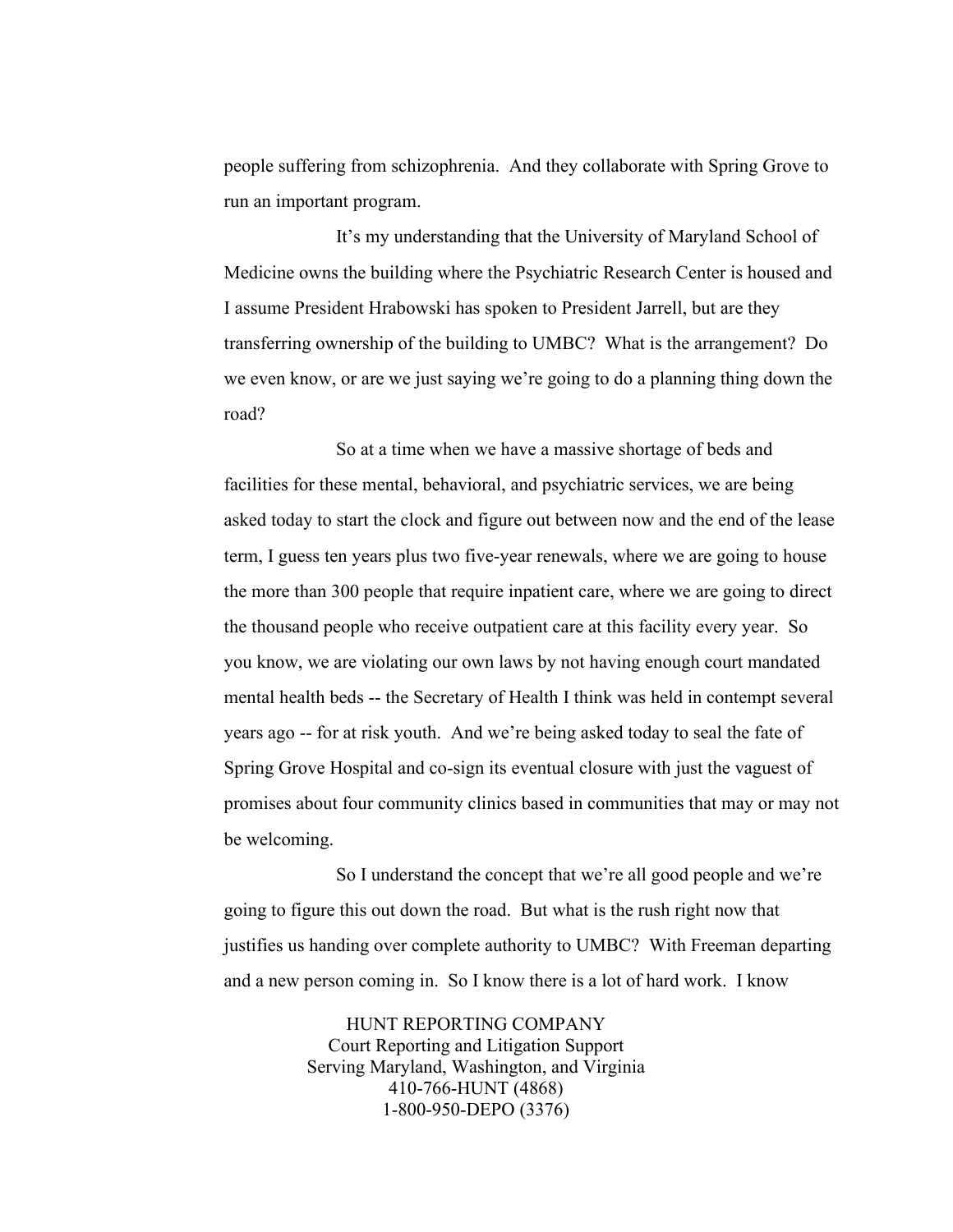COVID-19 has interfered. But we're nowhere close to resolving the crisis we're currently in with the shortage of mental, behavioral, and psychiatric health services for the most vulnerable. Why are we doing this right now? Why don't we hold off so that the State has some leverage and involvement by the community in this process? And what about employees who are all up in arms, apparently? Thank you.

 GOVERNOR HOGAN: Well, I'll turn it over to the Secretary in the minute. I mean, that was 40 or 50 questions. I hope everybody remembered them all but I'm not sure we have to answer them all. But again, this has been a five-year process. They completed the study a year ago. We're now saying we're going to take ten to 20 more years to figure out what to do. There is no rushed process. The thing was turned in on Friday because that's when we turn in things for the Board of Public Works, by Friday. It's not just, this is the very beginning of the process, not the end of the process, but we can't move forward, we can't make any progress on improving healthcare for the people that need it and we can't make any progress with the property unless we start with this step.

COMPTROLLER FRANCHOT: How about --

GOVERNOR HOGAN: And if you want to kick it down the road for 20 years or so, I just don't think that's a good idea.

COMPTROLLER FRANCHOT: Well, I appreciate that. But what about having a community hearing where you release whatever it is you guys have produced?

MR. SCHRADER: If I may, Mr. Comptroller, one of the reasons why I'm creating so much focus on this is that I was horrified by the fact that in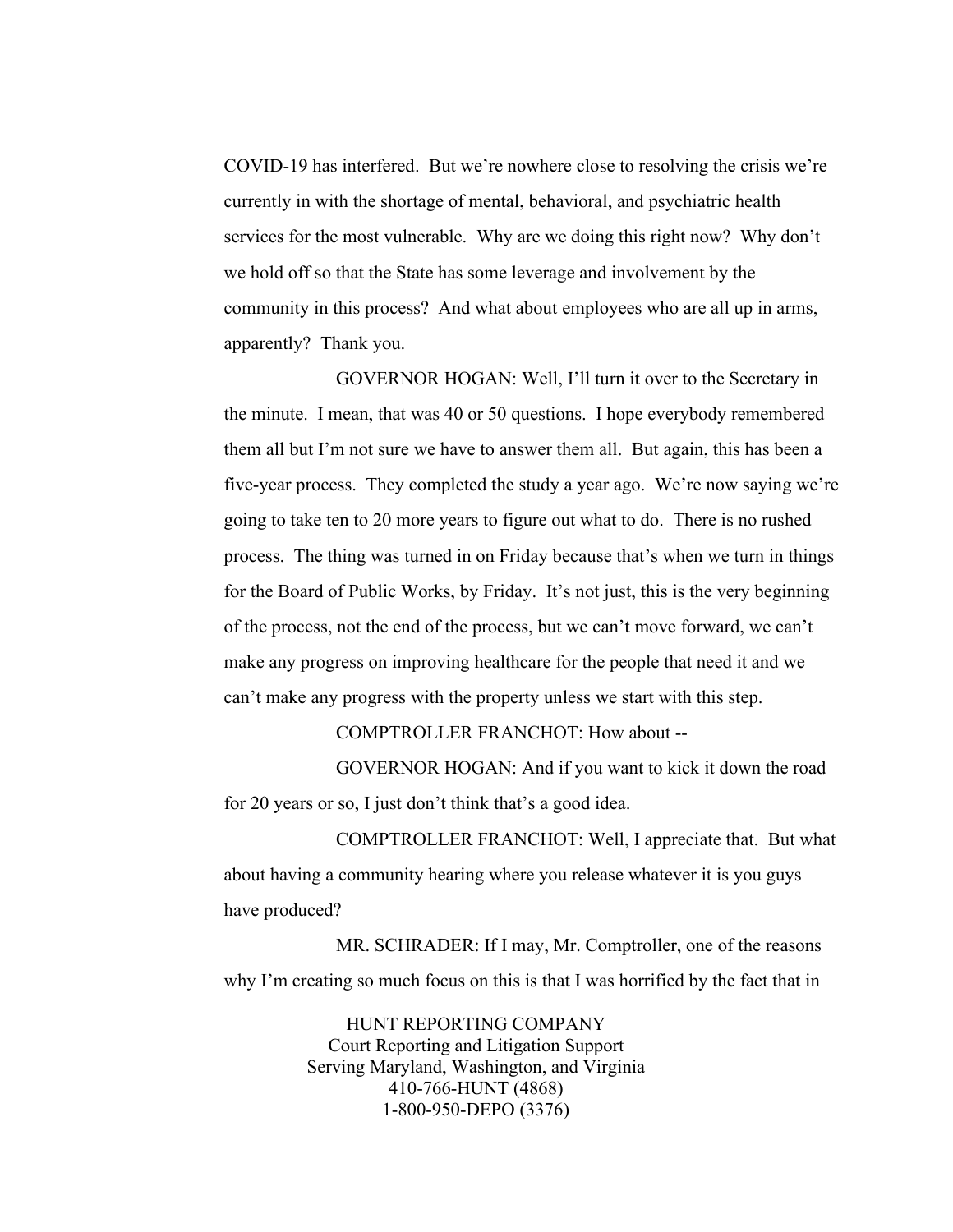2012 there was a plan done. It got lost. And it hadn't been surfaced until I demanded to see it. And these plans go into the ether. This plan is action oriented. And we are going to deliberately step through action steps. Our next step is to build a capital program working with DBM. And year over year, we have got to have money in the capital budget to make this real. And that's really where the urgency comes from. And I will mention one other thing.

I didn't get into this earlier because it's a little bit in the weeds. But we have the total cost of care model in the State of Maryland. We are working with the Health Services Cost Review Commission and the Healthcare Commission. There is a lot of concern that we have a lot of excess capacity in the State and we have to be very careful not to spend capital dollars when we have assets available. And we are working with them on identifying those assets and doing the next step of clinical program planning.

Clinical program planning is very deliberate. We've got to get moving on it. And that is why we have got to get planning money into our capital budget as soon as possible.

COMPTROLLER FRANCHOT: Yeah, but we don't need to hand over 175 acres for a dollar in order to start that process. You could have the community come in and be briefed right now on the --

MR. SCHRADER: We have --

COMPTROLLER FRANCHOT: -- make any plans --

MR. SCHRADER: -- spoken to the community. We spoke to over 200 people throughout the State when we were doing the master plan, so we can get you that documentation if you'd like to see that. But we talked to a couple,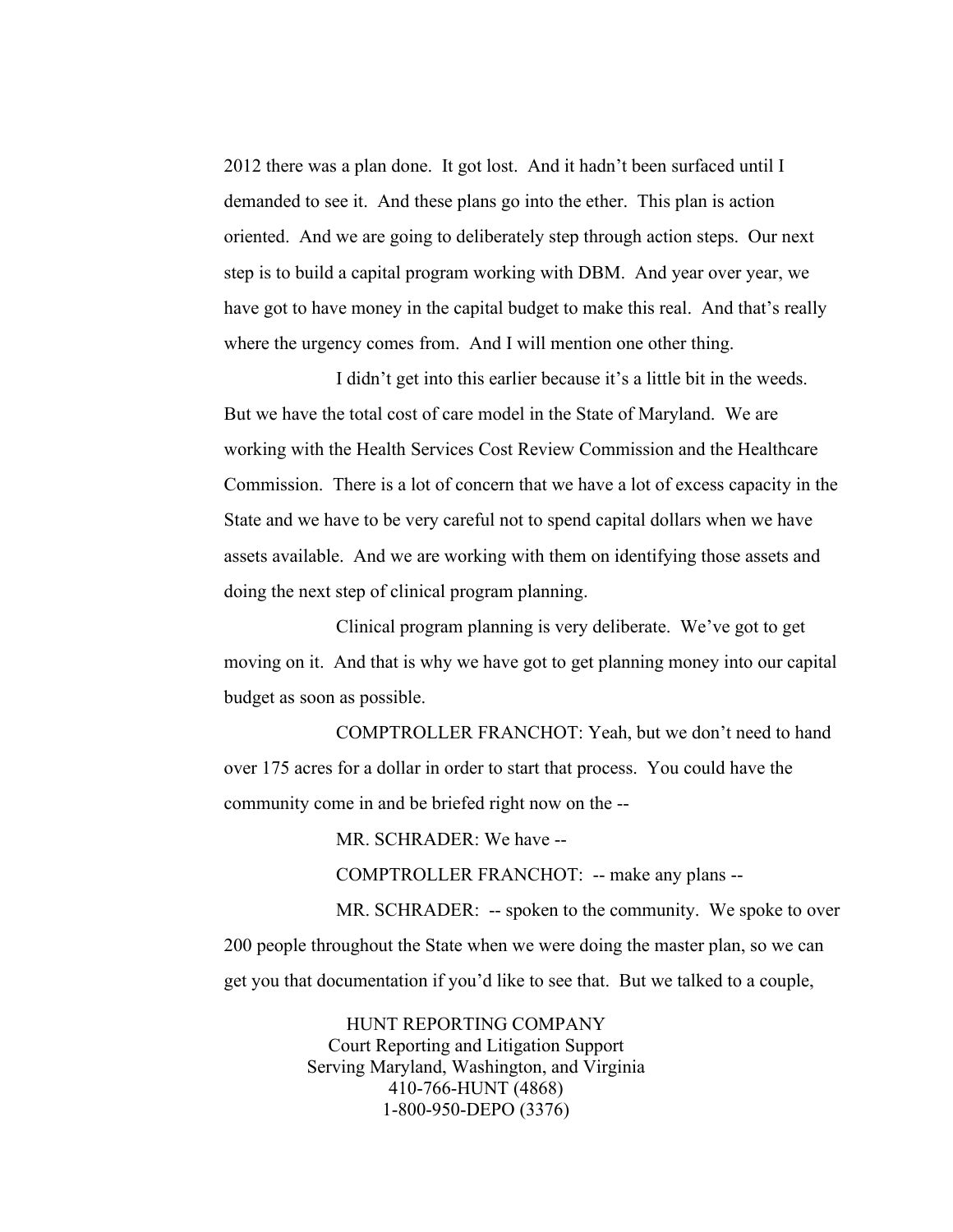300 people. This is, we know that that facility is functionally obsolete. And what we need to do is to get about the business of finding facilities that are worthy of those patients that are on that property. And it's going to take a lot of work. I'm going to push it for the next eight months. We're going to run through the tape. But this has got to be put into the capital budget for '24 and we have to have significant asks in the '24 capital budget to keep this process moving.

COMPTROLLER FRANCHOT: I happen to agree with the community leaders and residents who I've gotten hundreds of emails from that they are not opposed to UMBC. They are just saying, you know, we have not been told what it is the planning process is going to be through. And we do know that what you are doing is handing over to a State institution, but it is a different entity from the State of Maryland. All they have heard is we don't know what's going to happen. We don't know. So --

MR. SCHRADER: -- clinical --

COMPTROLLER FRANCHOT: -- community hearing in Catonsville, communicate with them, get some ideas --

GOVERNOR HOGAN: There will be a lot of those over the next ten or 20 years.

MR. SCHRADER: Exactly. That's what I was going to say. We will do the clinical program planning and there are other institutions involved, Springfield is involved with this, we have gotten all of our hospitals across the State, Finan, this is a massive undertaking that is going to require a lot of discussion, but we've got to get started. And clinical program planning, which I am an expert in, is the next step in this process, which will allow us to have those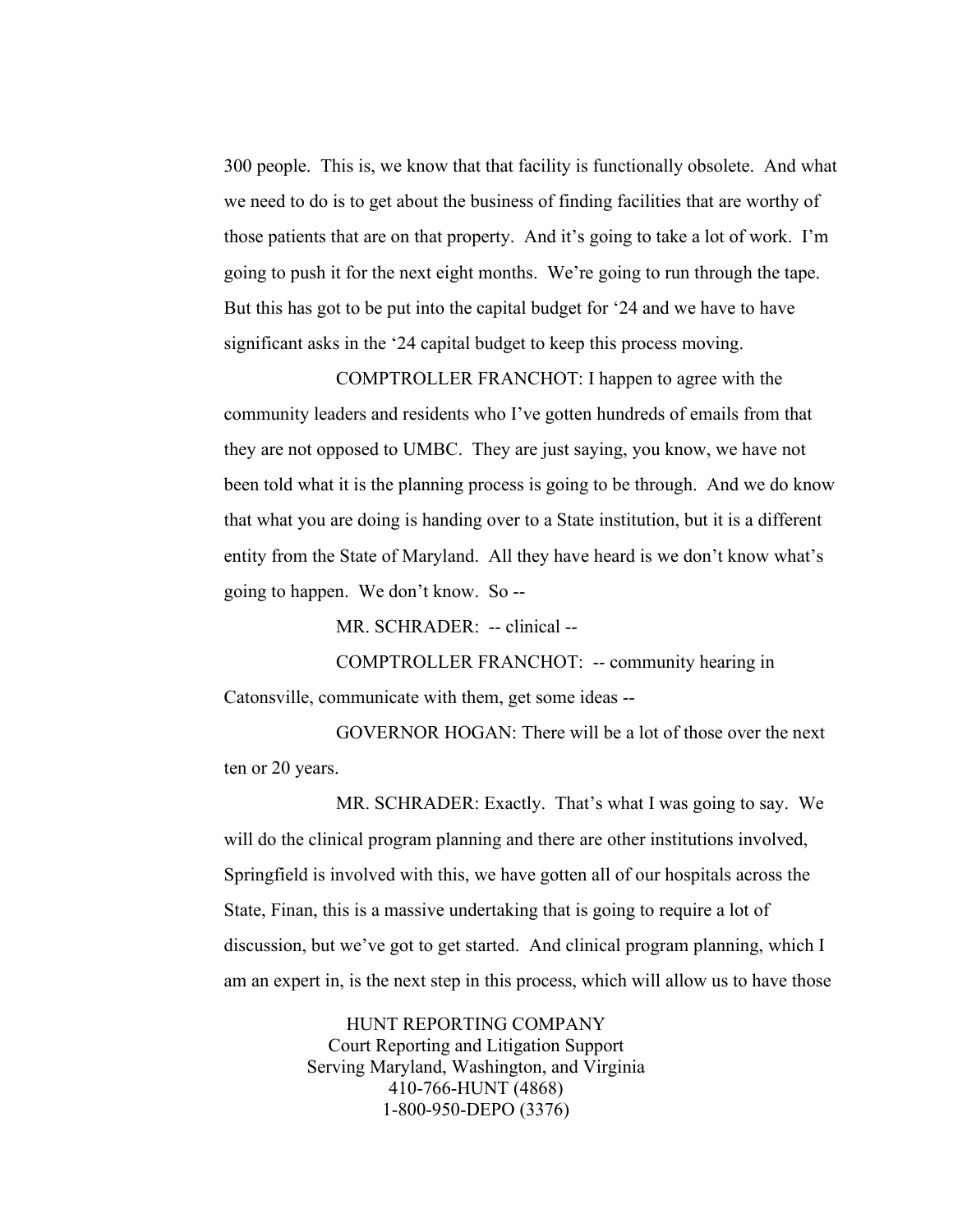conversations.

COMPTROLLER FRANCHOT: Yeah, but you still haven't answered the question why you can't move forward with that process, because we're talking about something that may or may not happen in the next 20 years. I mean, do you really think --

MR. SCHRADER: I don't believe in my heart of hearts that anybody would be willing to spend the money at Spring Grove to recapitalize that facility. It just will not happen. And the evidence is for over the last 30 or 40 years, it is far too gone. There are 33 properties alone today that are decommissioned. And as you heard, the cost of that would be overwhelming. If I came forward with a budget of \$400 or \$500 million to recapitalize that property, I'd get thrown out.

COMPTROLLER FRANCHOT: What are you going to come forward with? Because apparently it sounds like you are going to close it.

MR. SCHRADER: We're not going to close it. We are not going to close it. We have a ten-year lease with two five-year renewals that will allow us to operate that facility until we have the clinical program plans in place to execute and to put those clinical programs forward into the capital budget.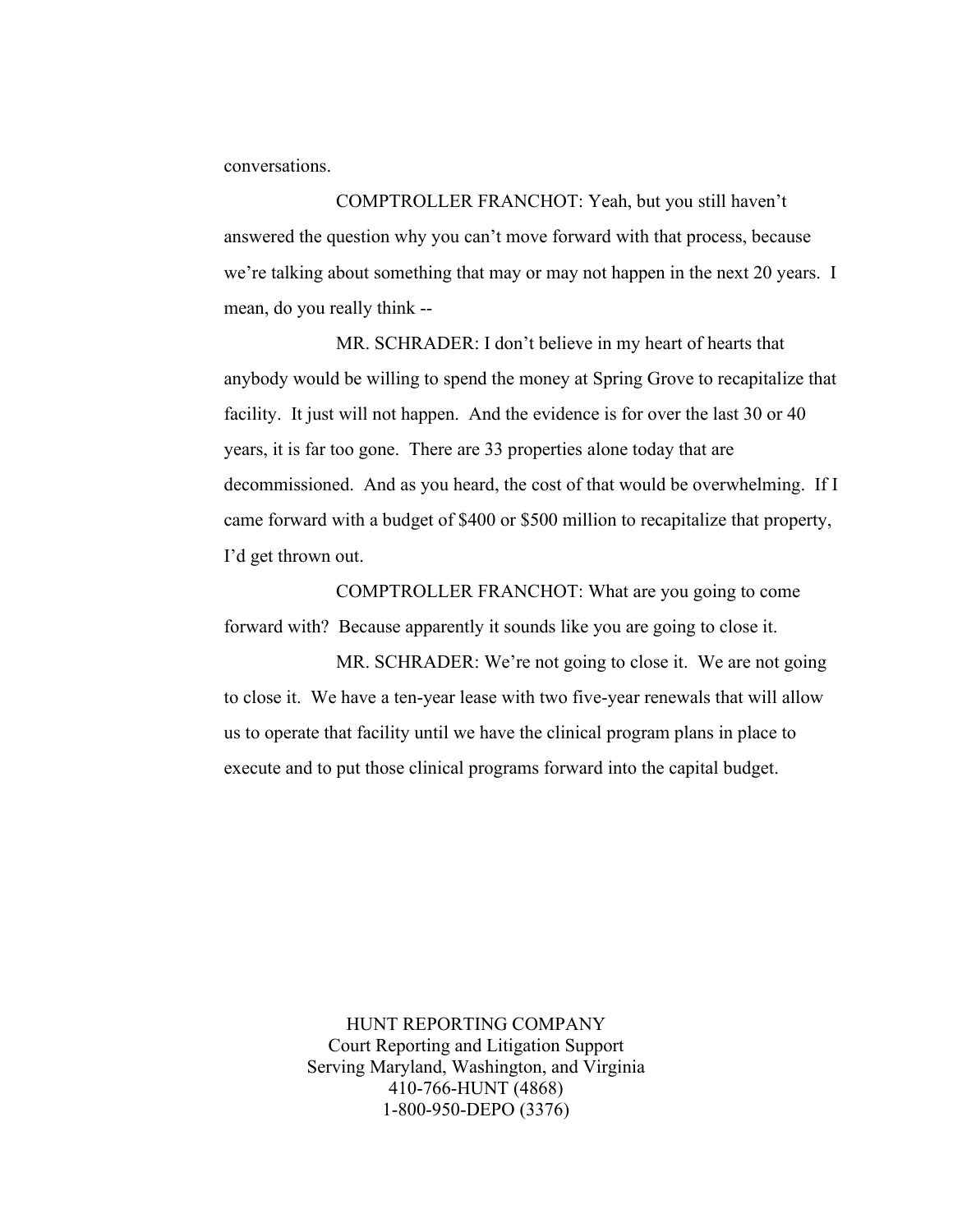COMPTROLLER FRANCHOT: Well I just, let me conclude by saying I think that we have an obligation to meet with the community and talk to them about these plans and there are going to be big plans to apparently move forward with dramatic changes. And if you can outline in some detail how you plan to (indiscernible) thousands of patients currently rely on other than just kicking the can down the road for the next ten to 20 years, you know, absent that I just think it's imprudent for us to make the decision today. Once again, this is not something we can revisit. Once it's gone, it's gone and the leverage I guess you

are alluding to it somehow leverages, the budget has some leverage over what's going to happen there?

MR. SCHRADER: DBM has very clear processes for capital planning and we have to have a master plan, which we have developed. We will now begin to do the clinical program planning. We got money in this past budget. And from that clinical program planning we will bring forward more proposals into the capital budget, which the Governor will then be able to consider. But without that kind of planning, which is the next step, that wouldn't be possible.

COMPTROLLER FRANCHOT: Well, I just think it's imprudent to move forward, proceed on the proposal today, moving forward with the item. It just sets for me a bad precedent. But further, I think this really jeopardizes our State's ability to follow our own laws, which are the appraisal laws and etcetera, the procurement laws. But also to provide much needed care that currently goes on among the most vulnerable and needy at Spring Grove. And so I would, with all due respect, suggest that we postpone this until the next meeting, which may be a month from now, but in the interim have a community meeting where you actually hear directly from people who are going to be affected, who have already accepted this institution in their community, and suggest that this is what needs to be done by the State, this is what needs to be done by the other beneficiaries of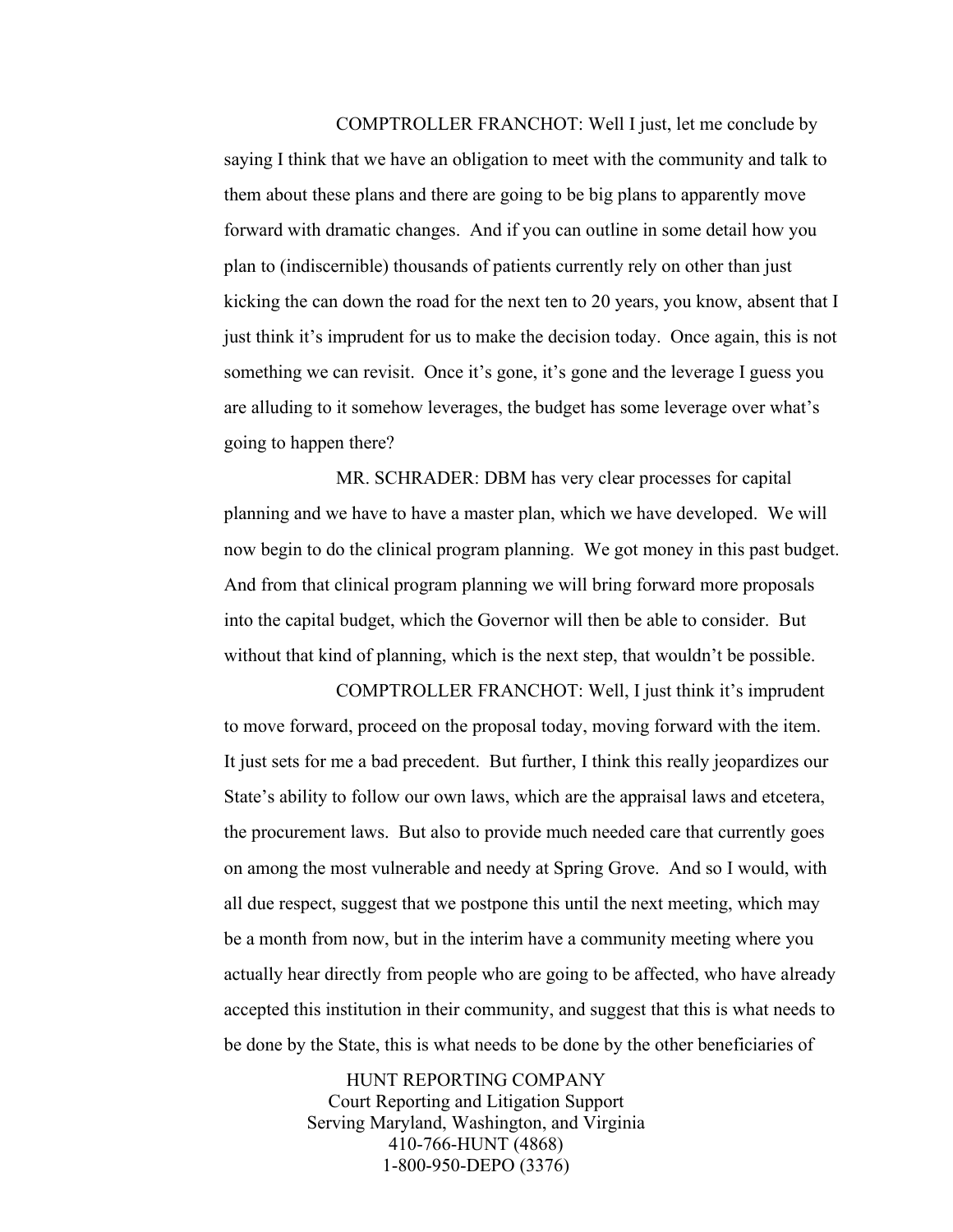this transfer of very, very valuable assets for a dollar. It's a minor request and yeah, does it open us up to some I guess criticism somewhere?

Yeah, I got an email yesterday from the Chairman of the Health Committee right downstairs. She said, I want you to defer this, with all due respect, because of the impact it may have. You know, the Chairman wrote and said, you know, read an article in the paper -- I guess this was written by a staff person -- received letters of concern which are attached for your consideration. She kindly asks that you would postpone any action on the request. We received that at 4:50 p.m. yesterday. And then at 10:38 p.m. I got another thing last night, when I was sound asleep, that also from the Chairman, that I'm on a call with MDH at 10:38, that's something, p.m. I was not aware of the Speaker's interest in this matter. I will follow leadership's lead. I mean, is that what we're reduced to? People just saying could we have a window? Could we perhaps understand what exactly we are doing here, and could we consult with the community and mental health providers? No, we have to, it's inappropriate, I guess, is the way --

GOVERNOR HOGAN: All right. Anything else you want to add, Mr. Comptroller? Are there any other questions on the DGS Agenda? Is there a motion?

> TREASURER DAVIS: Move approval. COMPTROLLER FRANCHOT: Yeah, no -- GOVERNOR HOGAN: Second.

COMPTROLLER FRANCHOT: Well, I want to separate out this question because I moved to defer it so --

GOVERNOR HOGAN: Okay, you didn't make a motion. So if you want to make a motion, go ahead.

COMPTROLLER FRANCHOT: I'd like to defer this until the next meeting for the purpose of allowing community involvement.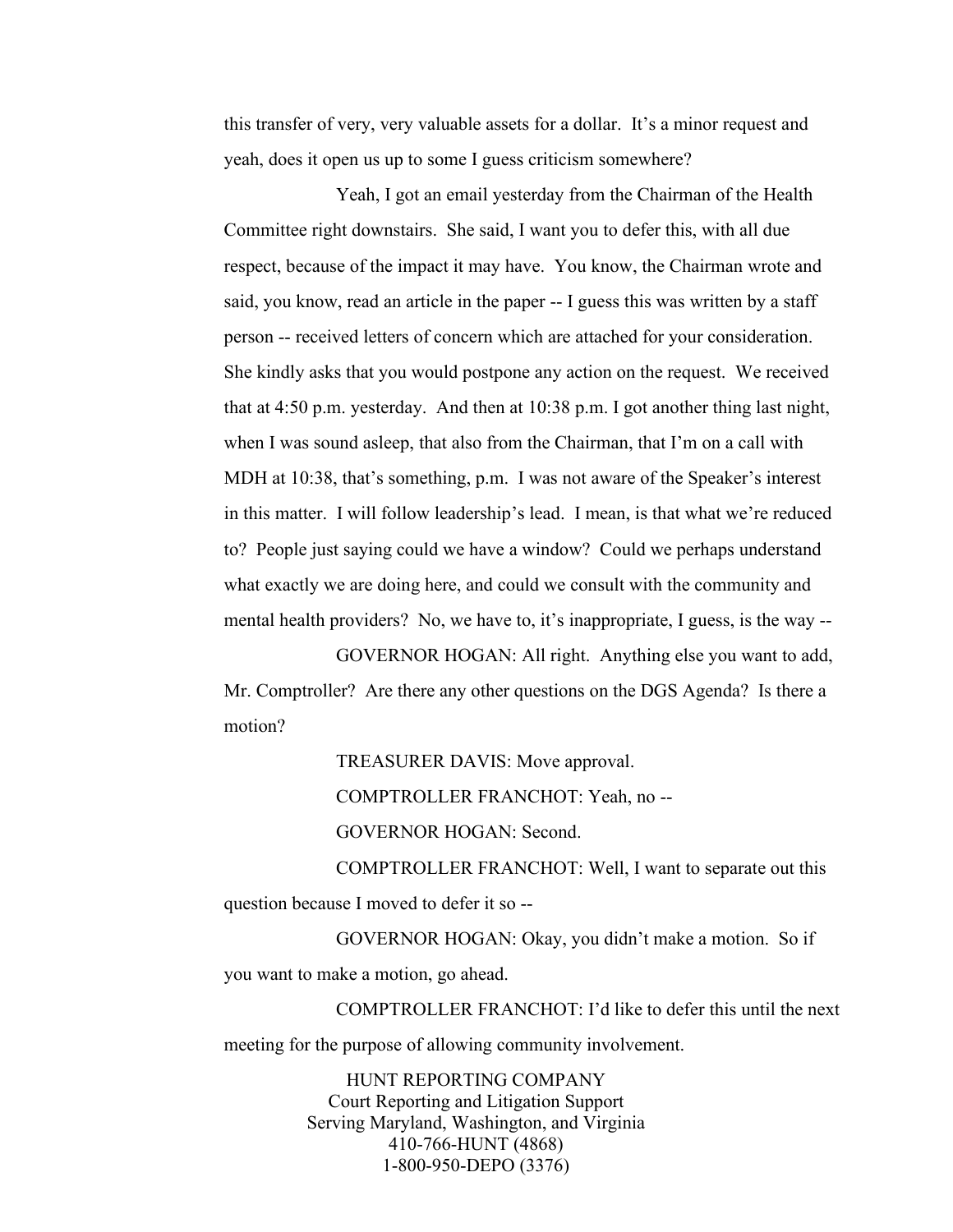GOVERNOR HOGAN: Is there a second? The motion dies for

lack of a second. There is a motion that has been made and seconded on the rest of the Agenda --

COMPTROLLER FRANCHOT: And I'd like to single out the items we were just talking about --

GOVERNOR HOGAN: Yeah, we just did that.

SECRETARY GONTRUM: -- Comptroller requesting a second to set aside a separate vote on Items --

COMPTROLLER FRANCHOT: Yes.

GOVERNOR HOGAN: Okay, great. Tell us how you want to do

it.

SECRETARY GONTRUM: Governor, I'm sorry, sir. If you want to take a separate vote on those items?

COMPTROLLER FRANCHOT: Separate vote on this, on 50 and

51.

SECRETARY GONTRUM: To approve the items.

GOVERNOR HOGAN: We'll take a separate vote.

SECRETARY GONTRUM: Is there --

COMPTROLLER FRANCHOT: And then I do have a few other

questions --

SECRETARY GONTRUM: -- to approve --

COMPTROLLER FRANCHOT: -- other Agenda items.

GOVERNOR HOGAN: So there is a motion to separate that out.

We're saying fine, we can separate it out. Now there is a motion to defer the two items?

SECRETARY GONTRUM: It's my understanding the motion to

defer the items failed for lack of a second, as you said, Governor. So the motion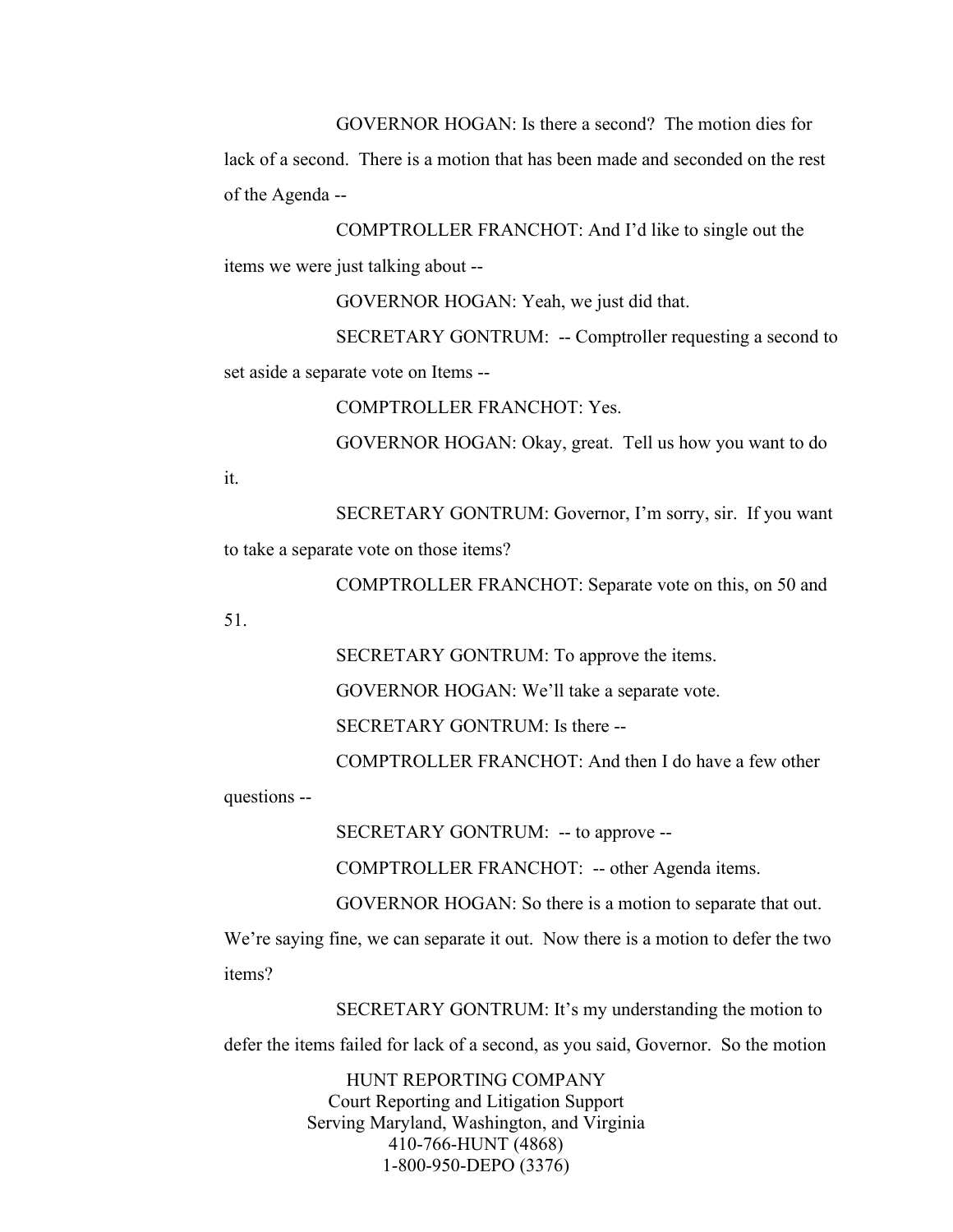on the table is to approve Items 50 and 51.

GOVERNOR HOGAN: Yeah. SECRETARY GONTRUM: Is that -- COMPTROLLER FRANCHOT: Yeah, I'm no. GOVERNOR HOGAN: I'll make the motion. COMPTROLLER FRANCHOT: I'm no. TREASURER DAVIS: I'm yes. GOVERNOR HOGAN: It's two to one. SECRETARY GONTRUM: Thank you. GOVERNOR HOGAN: Now, have we done the full Agenda? COMPTROLLER FRANCHOT: -- other items, please. Item 16. MR. CHURCHILL: Item 16, which is the Maryland Department of Health, COVID-19 testing. Webster Ye?

COMPTROLLER FRANCHOT: If you -- welcome. And if you could help us understand the need for this expediency? Just give us an explanation as to how these contracts were entered into and what oversight occurred.

MR. YE: Absolutely. Good morning, Mr. Governor, Mr. Comptroller, Mr. Treasurer. Webster Ye on behalf of the Maryland Department of Health. With respect to Item 16-S, mobile testing services, this was part of the January state of emergency. As you may or may not remember, back in January we were looking at the height of the omicron surge back then and the hospitals were crying out for help. The hospital emergency rooms were fully overloaded and they asked the Governor and the State of Maryland to help them out.

What we did at that time was we opened up 20 COVID-19 sites adjacent to hospitals and provided hospital emergency room relief. And as part of that, sir, we deployed both the National Guard and testing units from the State's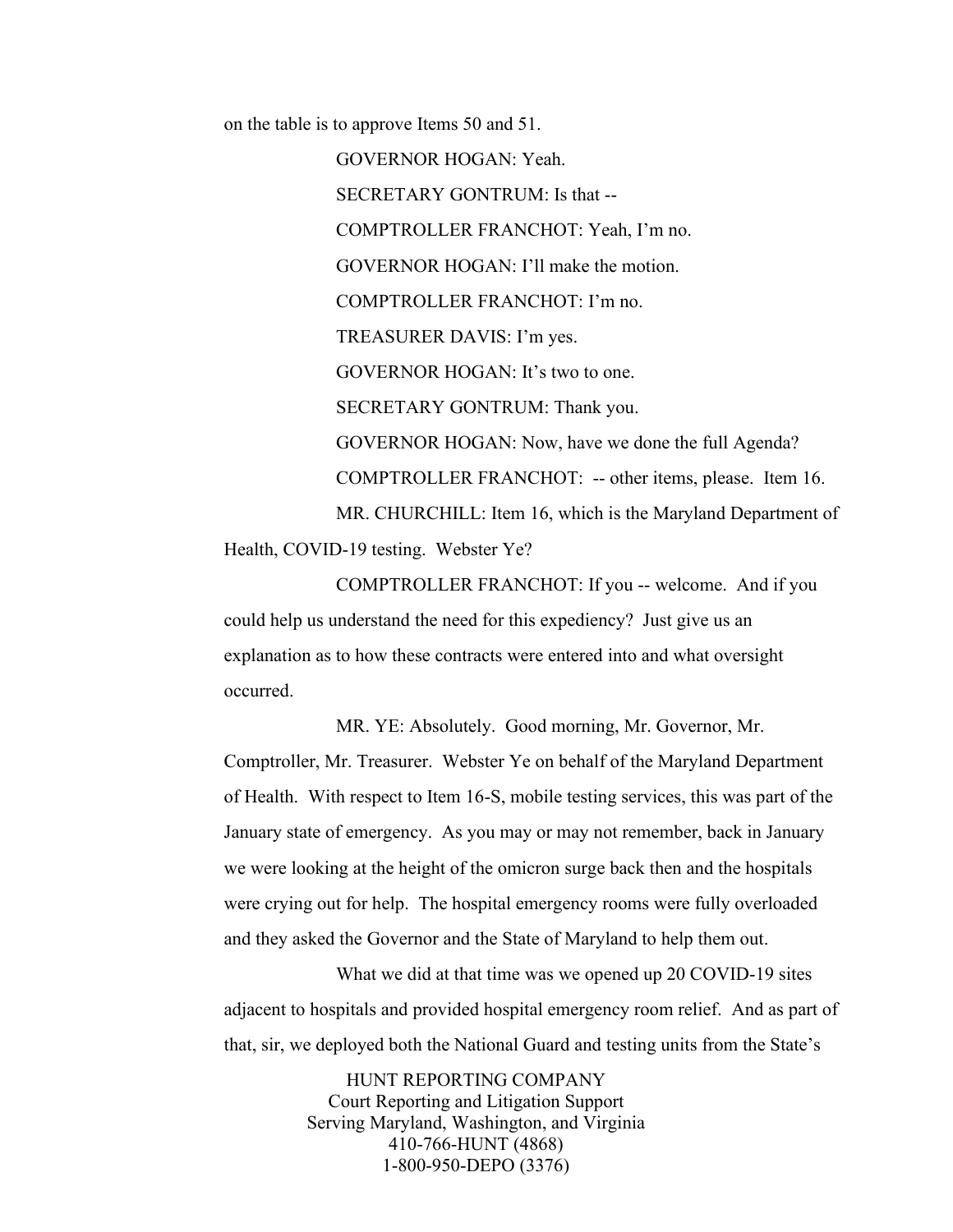existing contracts with vaccination vendors. They provided services for two months and it ended in February.

COMPTROLLER FRANCHOT: So can you confirm today that you have received the final invoices?

MR. YE: No, sir. We have not received the final invoices from the vendors yet. We purposely established the time period of early January through the end of March and we have asked the vendors to provide invoices. The not to exceed cap is \$400,000.

COMPTROLLER FRANCHOT: Okay. And how did this item get on the Agenda if we don't even have the, well, it's two months after the contract terminated and we don't have the invoices.

MR. YE: Sir, we have been asking the vendors since January for the invoices. They have provided partial or incomplete invoices and we are still working with them to reconcile the numbers.

COMPTROLLER FRANCHOT: Okay. And when do you think that will be resolved?

MR. YE: Sir, we are working with the vendors to get the invoices. When their accounting folks provide the paperwork to our accounting folks, we'll have those invoices. We have been asking them weekly, sir.

COMPTROLLER FRANCHOT: Okay. Thank you. I have one other item that is Item 48-GM-MOD.

MR. CHURCHILL: -- couple of representatives here from the Department of Commerce.

COMPTROLLER FRANCHOT: Is Andy Fish here?

MR. CHURCHILL: And I have a Darla Garrett and a Brenda Shelton from the Department of Commerce, and a Rachel Cruz. What was the name that you asked, Mr. Comptroller?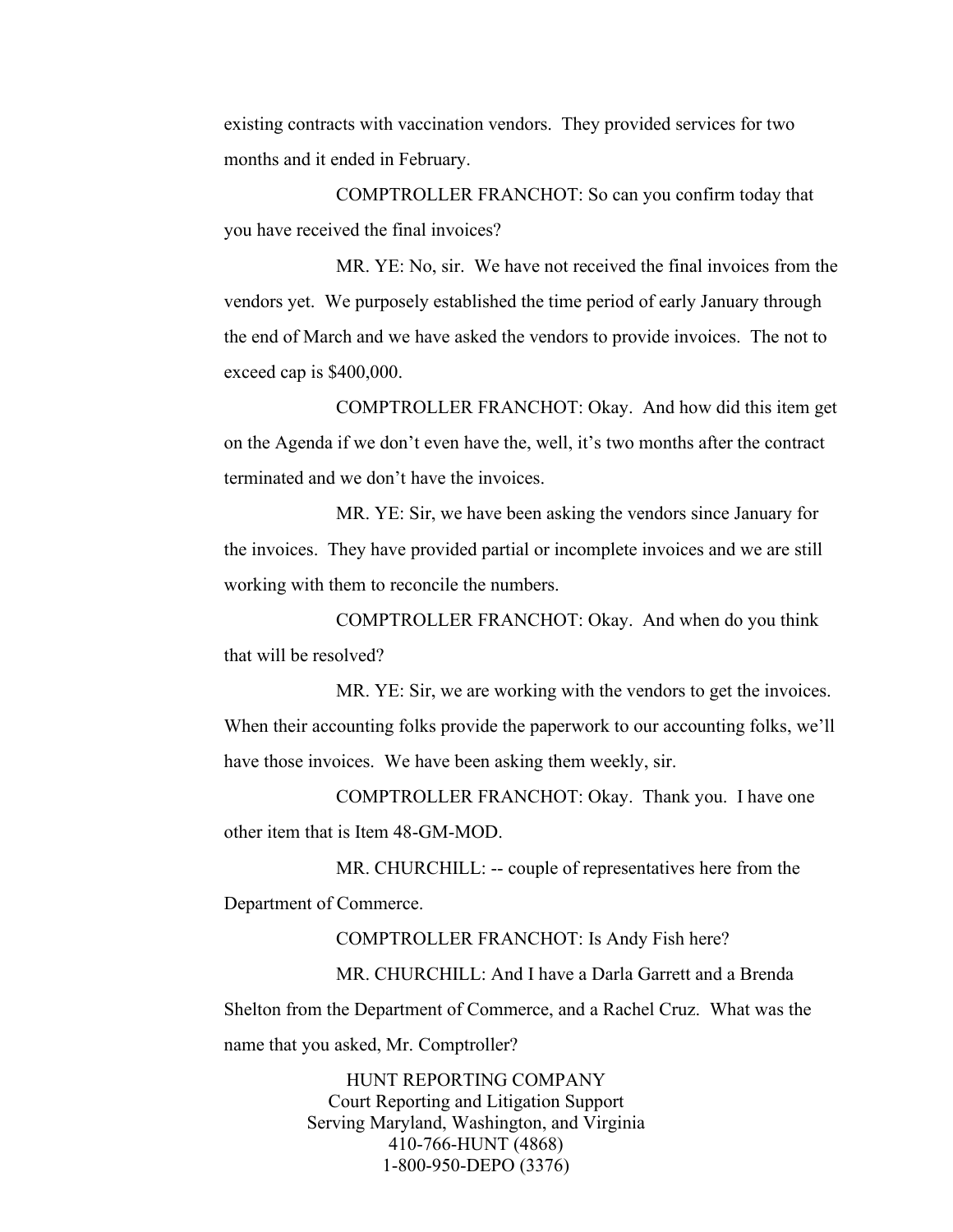COMPTROLLER FRANCHOT: Andy Fish? MR. CHURCHILL: Andy Fish -- COMPTROLLER FRANCHOT: -- of finance. MR. CHURCHILL: John, do we have an Andy Fish -- SECRETARY GONTRUM: We do not. We do have Ms. Garrett and Ms. Cruz.

COMPTROLLER FRANCHOT: Okay. So if she could just briefly explain what this contract is for.

MS. GARRETT: Hi, this is Darla Garrett from the Department of Commerce. Was that question directed towards me?

COMPTROLLER FRANCHOT: Yes. If you could just explain the \$13.5 million in revenue from the State's video lottery terminal to your selected group of eight fund managers?

MS. GARRETT: Sure. Great. So this is a request to provide additional funds to the eight existing fund managers. Under their existing contracts, they are allowed to request additional funds. This is money that was appropriated in the FY 2022 budget for the program, so that is what the request is for today.

COMPTROLLER FRANCHOT: Okay. And I notice this is obviously for a very important program to support minority and women owned businesses, which is frankly essential as far as the future of the State's economy. But I also notice that five or six of the eight are county economic development folks. So how are we explaining that they have a statewide perspective? Or did you not ask that of the people that you are awarding the grants to?

MS. GARRETT: So this is done by, these fund managers all went through the RFP process to demonstrate that they had the ability to administer funds based on their experience. Many of these local economic development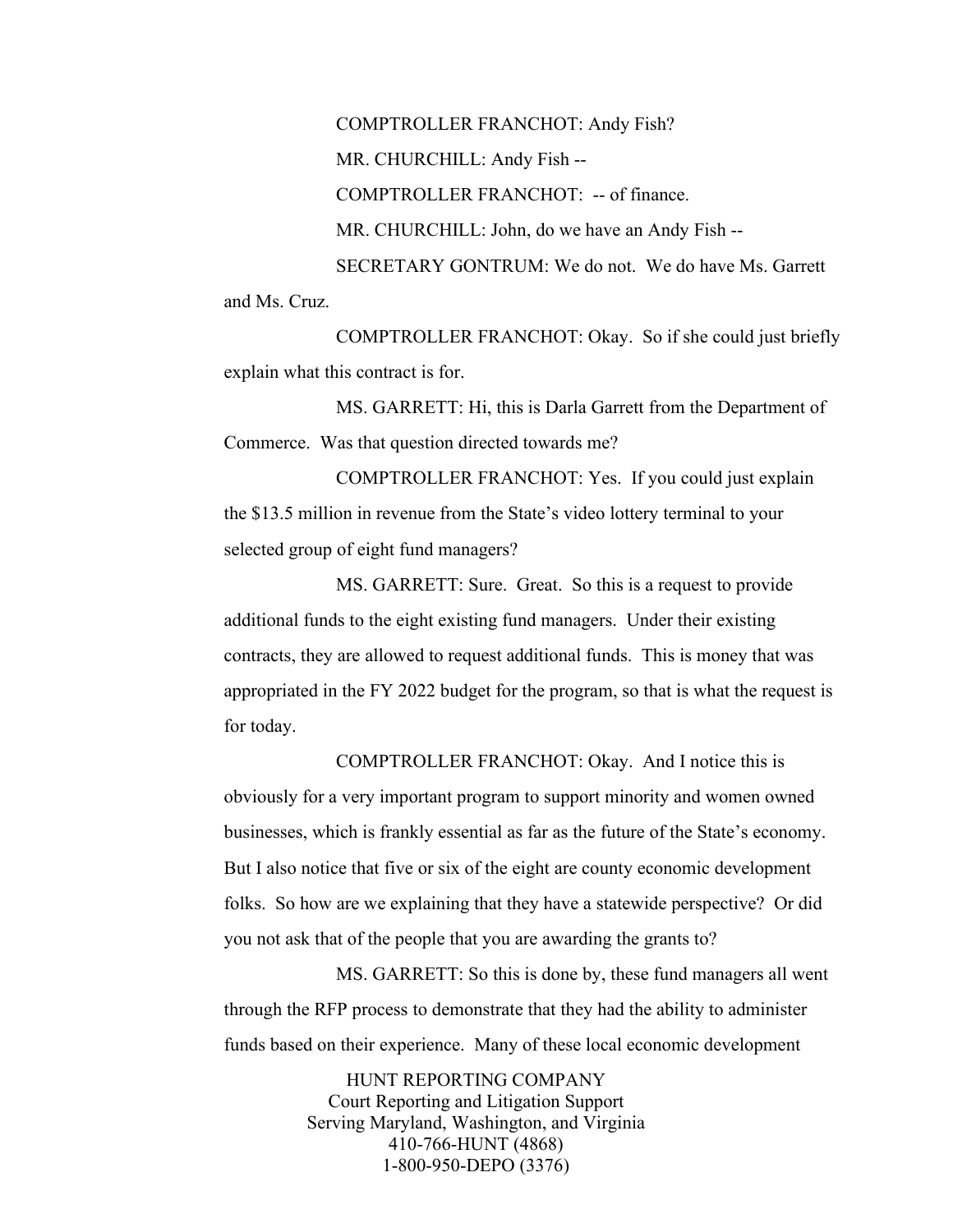offices are very familiar with the communities that they work in. They also partner with other folks and they also had to tell us a plan for how they would deploy funds outside of those targeted areas. So this program requires 50 percent of the money to go into areas that have video lottery terminal facilities. The intent of this program was to assist small businesses that might be impacted by the presence of a casino in their facility. So naturally, you are going to see more activity in the areas of those counties that have casinos. But if you look geographically, we are spreading that money out. Fund managers partner with one another and they can assist businesses in any part of the State and they do.

COMPTROLLER FRANCHOT: Well, that's good because I noticed that eight Maryland counties didn't receive any funding, and seven received less than \$500,000. I think it's an ongoing concern but if you can keep, pay attention to making sure they are taking a statewide approach to the program and hopefully your agency is also, that would be, that would be important down the road. We have raised this issue before at the Board.

MS. GARRETT: Yes, sir. And I just want to say our regional development folks at Commerce also when they are out in the State, they are talking about this program. This is another tool in their toolkit. And we are bringing on a ninth fund manager. We will be bringing that to you in June. And we plan to do another RFP in the fall to in fact try to invite additional fund managers to help us expand our capacity in the State to deploy these funds.

COMPTROLLER FRANCHOT: Thank you for doing that because it is incredibly important to make sure these businesses that actually need this investment of capital --

MS. GARRETT: Yes.

COMPTROLLER FRANCHOT: -- particularly small, minority, women owned businesses, are recovering fully from the pandemic. Thank you.